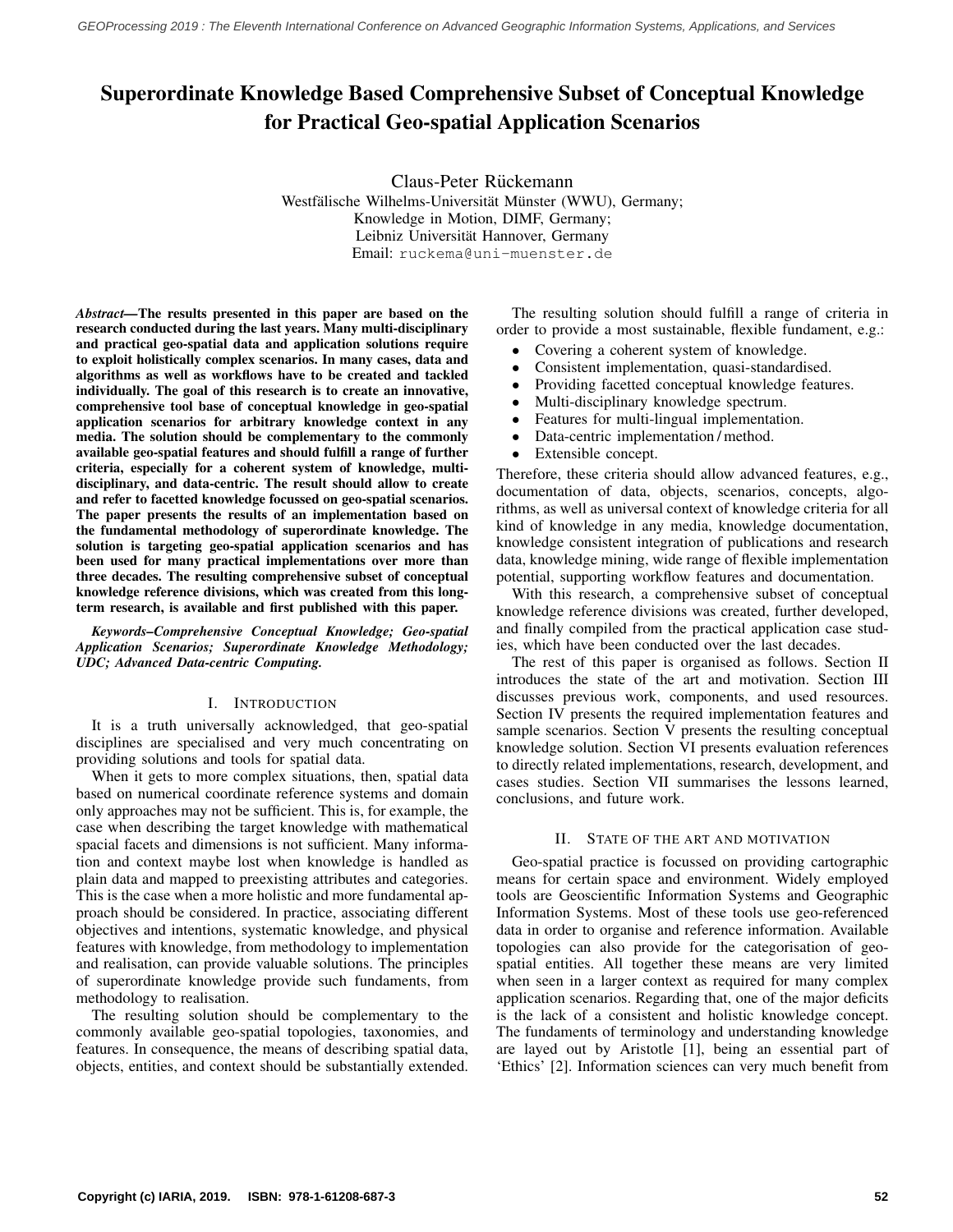Aristotle's fundaments and a knowledge-centric approach [\[3\]](#page-5-2) but for building holistic and sustainable solutions, supporting a modern definition of knowledge [\[4\]](#page-5-3), they need to go beyond the available technology-based approaches and hypothesis [\[5\]](#page-5-4) as analysed in Platon's Phaidon.

In sciences, observation is one of the most important fundamental tasks [\[6\]](#page-5-5). But, as John Burroughs expressed "There is nothing in which people differ in more than in their powers of observation. Some are only half alive to what is going on around them." [\[7\]](#page-5-6). Triggered by the results of a systems cases study, it is obvious that superordinate systematic principles [\[8\]](#page-5-7) are still widely missing in practice and education. Making a distinction and creating interfaces between methods and the implementation applications [\[9\]](#page-5-8), the results of this research are illustrated here along with the practical example of the Knowledge Mapping methodology [\[10\]](#page-6-0) enabling the creation of new object and entity context environments, e.g., implementing methods for knowledge mining context. This motivating background allows to build methods for knowledge mapping on a general methodological fundament.

The Organisation for Economic Co-operation and Development (OECD) has published principles and guidelines for access to research data from public funding [\[11\]](#page-6-1). The principles and guidelines are meant to apply to research data that are gathered using public funds for the purposes of producing publicly accessible knowledge. In this context, the OECD especially addresses knowledge, re-use, and knowledge generated from re-use. The means to achieve such recommendations even for complex scenarios is to use the principles of Superordinate Knowledge, which integrate arbitrary knowledge over theory and practice. Core assembly elements of Superordinate Knowledge [\[8\]](#page-5-7) are methodology, implementation, and realisation. Separation and integration of assemblies have proven beneficial for building solutions with different disciplines, different levels of expertise. Comprehensive focussed subsets of conceptual knowledge can also provide excellent modular and standardised complements for information systems component implementations, e.g., for environmental information management and computation [\[12\]](#page-6-2). The conceptual knowledge reference divisions presented here are the result from more than three decades of scientific research in information science and multidisciplinary knowledge.

## III. PREVIOUS WORK, COMPONENTS, AND RESOURCES

For the implementation of case studies, the modules are built by support of a number of major components and resources, which can be used for a wide range of applications, e.g., creation of resources and extraction of entities. The facility for consistently describing knowledge is a valuable quality, especially conceptual knowledge, e.g., using the Universal Decimal Classification (UDC) [\[13\]](#page-6-3).

The UDC is the world's foremost document indexing language in the form of a multi-lingual classification scheme covering all fields of knowledge and constitutes a sophisticated indexing and retrieval tool. The UDC is designed for subject description and indexing of content of information resources irrespective of the carrier, form, format, and language. UDC is an analytico-synthetic and facetted classification. It uses a knowledge presentation based on disciplines, with synthetic features. UDC schedules are organised as a coherent system of knowledge with associative relationships and references between concepts and related fields. Therefore, the UDC represents a most flexible facetted classification system for all kinds of knowledge in any media. The UDC provides 70,000 subdivisions, in 50 languages, which provides more than 3 million entries and verbal descriptions. The UDC is up to now internationally used in 130 countries, for 150,000–200,000 document collections worldwide. The classification has shown up being especially important for complex, facetted, multidisciplinary, and long-term classification, e.g., with Knowledge Resources. The UDC is the best publicly available implementation of conceptual knowledge to illustrate the width and depth of knowledge dimensions. The UDC allows an efficient and effective processing of knowledge data and provides facilities to obtain a universal and systematical view on classified objects. Operational areas include author-side content classifications and museum collections, e.g., with documentation of resources, library content, bibliographic purposes on publications and references, for digital and realia objects. The Knowledge Resources objects and entities can refer to any conceptual knowledge, e.g., main UDC-based classes, which for this publication are taken from the multi-lingual UDC summary [\[13\]](#page-6-3) released by the UDC Consortium under a Creative Commons license [\[14\]](#page-6-4). Facets can be created with any auxiliary tables, e.g., auxiliaries of place and space, time, language, and form as well as general characteristics, e.g., properties, materials, relations, processes, and operations, persons and personal characteristics.

## IV. IMPLEMENTATION AND BASIC EXAMPLES

# *A. Required conceptual knowledge features*

Data and objects result from public, commonly available, and specialised Knowledge Resources. The Knowledge Resources are containing factual and conceptual knowledge as well as documentation and instances of procedural and metacognitive knowledge. These resources contain multidisciplinary and multi-lingual data and context. UDC provides auxiliary signs [\[15\]](#page-6-5), which represent kinds of standardised "operations". UDC allows the creation of facetted knowledge using these features. The conceptual knowledge in focus requires to provide references to any universal knowledge context. References to UDC codes are capable to provide all the required context. The main tables provide an entry point to universal knowledge context [\[16\]](#page-6-6). For practical use, classification references can refer to UDC reference codes based on science and knowledge organisation [\[17\]](#page-6-7). For conceptual knowledge of place and spatial context the implementation requires to provide references to classification codes. The UDC provides references based on the common auxiliaries of place of the UDC [\[18\]](#page-6-8). In that context, besides universal knowledge, additional closely related references are required. UDC can provide appropriate references, e.g., geodesy, surveying, photogrammetry, remote sensing, cartography (UDC:528) [\[19\]](#page-6-9) and geography, exploration, travel (UDC:910) [\[20\]](#page-6-10), and nonliterary, nontextual representations of a region (UDC:912) [\[21\]](#page-6-11).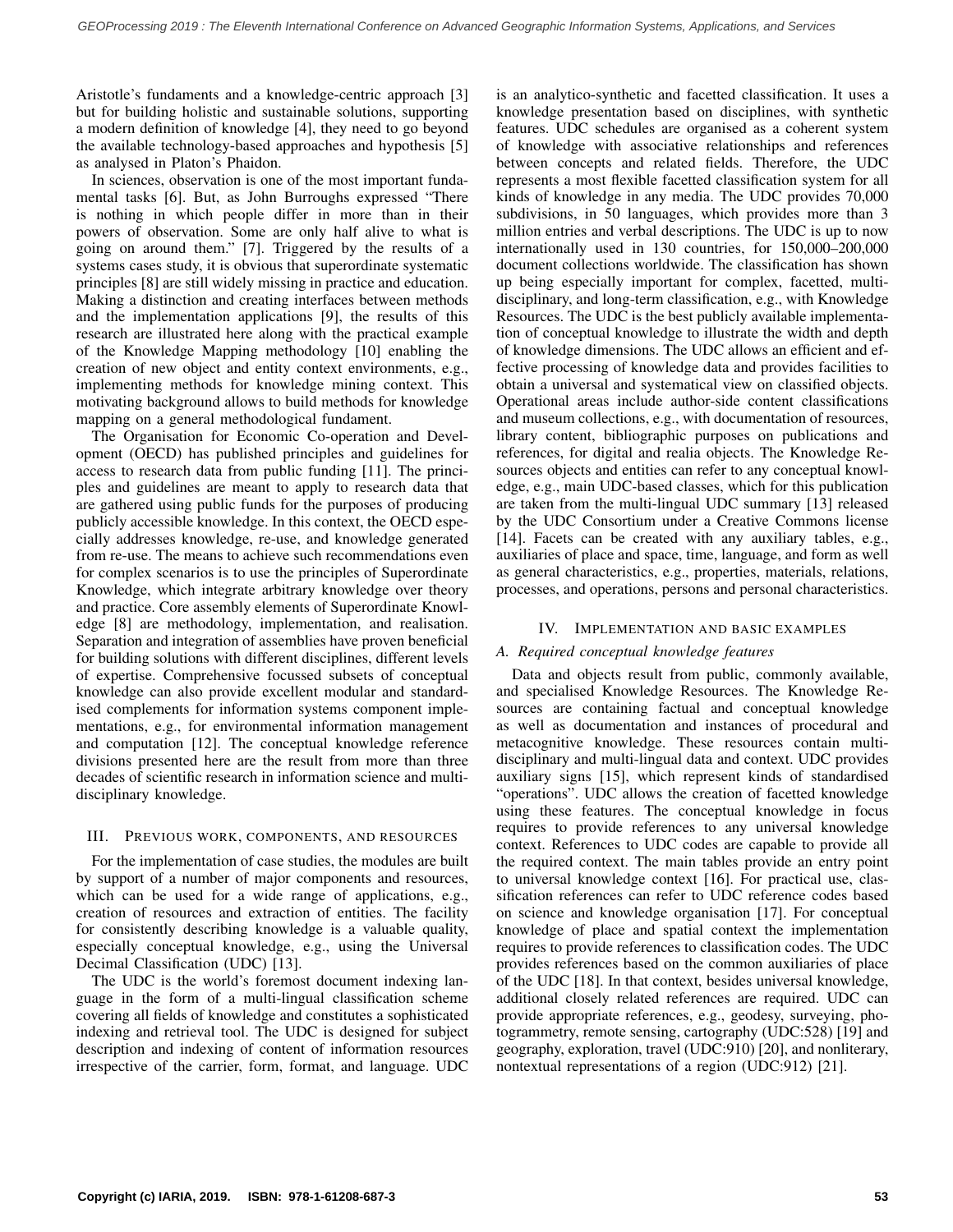## *B. Examples of conceptual knowledge application*

Examples of conceptual knowledge reference divisions according with UDC (UDC:913, Regional geography, [\[22\]](#page-6-12); UDC:94, General history, [\[23\]](#page-6-13); UDC:(1/9), Common auxiliaries of place, [\[18\]](#page-6-8)) and UDC conventions are shown in the following four small sample groups:

| UDC:913(3)<br>UDC:913(3/9) | $\Rightarrow$ Geography of the ancient world<br>$\Rightarrow$ Geography of the individual regions and<br>countries of the ancient and modern world |
|----------------------------|----------------------------------------------------------------------------------------------------------------------------------------------------|
| UDC:94(3)<br>UDC:94(3/9)   | $\Rightarrow$ History of the ancient world<br>$\Rightarrow$ History of individual places of the ancient<br>and modern world                        |
| UDC:94(37)                 | $\Rightarrow$ History of ancient Rome and Italy<br>(to 5th century)                                                                                |
| UDC:94(38)                 | $\Rightarrow$ History of ancient Greece                                                                                                            |
| UDC:(37)(24)               | $\Rightarrow$ Ancient Rome and Italy, below sea level                                                                                              |
| UDC:(38)(24)               | $\Rightarrow$ Ancient Greece, below sea level                                                                                                      |

A little more complex facetted example, a single data object entity of a ship wreck realia as referred in a container of extended Knowledge Resources, is shown in Figure [1.](#page-2-0)

<span id="page-2-0"></span>

|                | Lindos [Archaeology, Geophysics, Remote Sensing, Seafaring]:         |  |  |  |  |
|----------------|----------------------------------------------------------------------|--|--|--|--|
| $\mathfrak{D}$ | Greek city, Rhodos Island, Dodekanese, Greece.                       |  |  |  |  |
|                | Object: Ship wreck.                                                  |  |  |  |  |
| $\overline{4}$ | Object-Type: Realia object.                                          |  |  |  |  |
|                | Object-Location: 500\UD{m} SE of Hagios Pavlos Harbor.               |  |  |  |  |
| 6              | $\texttt{SSIML: UDC: } [902+903++904]+629.5+(38)+(4)+(24)$           |  |  |  |  |
|                | %%IML: cite: YES 19810000 {LXK:Lindos; Rhodes; Ancient Greece;       |  |  |  |  |
|                | Archaeology; Artefacts; Ship wreck; } {UDC:} {PAGE:--45--58} LXCITE: |  |  |  |  |
|                | //Nikolitsis:1981:Rhodos                                             |  |  |  |  |
| $\mathbf{8}$   | $\text{S}$ IML: $\ldots$                                             |  |  |  |  |
| 9              |                                                                      |  |  |  |  |
| 10             |                                                                      |  |  |  |  |
|                |                                                                      |  |  |  |  |

Figure 1. Knowledge Resources, conceptual spatial and geo-references: Lindos object with ship wreck entity, Rhodes, Greece (excerpt).

Passages not relevant for demonstration and not adequate for privacy and safety reasons were shortened to ellipses. The object entity contains documentation, object categories and factual data, conceptual data references, a source reference [\[24\]](#page-6-14), and data for geo-references. The conceptual knowledge comprises details of non geo-spatial domains, e.g., from main tables UDC:6 and UDC:9, and from geo-spatial context, e.g., auxiliary tables for place and space UDC:(24) UDC:(3/9). For this case, the object entity references can be resolved as:

| <b>UDC:902</b> | $\Rightarrow$ Archaeology                                 |
|----------------|-----------------------------------------------------------|
| <b>UDC:903</b> | $\Rightarrow$ Prehistory. Prehistoric remains, artefacts, |
|                | antiquities                                               |
| <b>UDC:904</b> | $\Rightarrow$ Cultural remains of historical times        |
| UDC:629.5      | $\Rightarrow$ Watercraft engineering. Marine engineering. |
|                | Boats. Ships. Boatbuilding and shipbuilding               |
| UDC:(38)       | $\Rightarrow$ Ancient Greece                              |
| UDC:(4)        | $\Rightarrow$ Europe                                      |
| UDC:(24)       | $\Rightarrow$ Below sea level. Underground. Subterranean  |
|                |                                                           |

The references can hold further details and sub-contain additional information, e.g., UDC:903 further refers to artefacts in more detail. For a wider and deeper view, we have to refer to a number of successful projects, which were conducted by the author's group and various collaborators over the last decades. All these implementations are significantly based on the solution presented here.

# V. RESULTING CONCEPTUAL KNOWLEDGE SOLUTION

Table [I](#page-3-0) contains the compilation of a general comprehensive subset of resulting major conceptual knowledge reference divisions for geo-spatial application scenarios. All the conceptual knowledge reference divisions presented are referring to UDC codes, which have been made publicly available. Here, "UDC:" is the designated notation of references used with Knowledge Resources and objects in ongoing projects. The UDC illustrates the width and depth of knowledge dimensions. The full details of organisation and knowledge are available from the UDC. As far a possible, the original verbal descriptions (English for demonstration) were taken, even if the writing of terms and words may differ from the practice used for the rest of this paper. The resulting conceptual knowledge solution comprises a most comprehensive knowledge compendium of geo-spatially dominated facetted knowledge, which can be effectively and efficiently used in geo-spatial application scenarios. Besides the level of detail and arbitrary facetted knowledge, the respective conceptual knowledge reference divisions provide a focussed discipline coverage while spanning a large width and depth of knowledge reference divisions. For example, let us take an additional view on depth for UDC:004 (Computer science and technology. Computing. Data processing), UDC:51 (Mathematics), and UDC:528 (Geodesy. Surveying. Photogrammetry. Remote sensing. Cartography).

Besides the shown references, UDC:004 also comprises important subdivision context of data and structure, e.g., data handling (UDC:004.62), files (UDC:004.63), databases and their structures (UDC:004.65), and systems for numeric data (UDC:004.67). For practical references, UDC:004 can be used to also hold references to many application scenarios, e.g., algorithms for program construction, low level as well as high level and problem oriented languages, knowledge representation, artificial intelligence application systems, intelligent knowledge-based systems. For practical references with mathematical, geometrical, and topological context, UDC:51 can be used to also hold references to fundamental and general considerations of mathematics, number theory, algebra, geometry, topology, analysis, combinatorial analysis, graph theory, probability, mathematical statistics, computational mathematics, numerical analysis, mathematical cybernetics, operational research as well as mathematical theories and methods. For practical references with geoscience and spatial disciplines, UDC:528 can be used to also hold references to a much deeper discipline based knowledge, e.g., fundamentals derived from potential theory, level surfaces, geoids, geometric/static methods, use of longitudinal and latitudinal measurements, gravity measurement, astro-geodetic determination of position, geographical coordinates, topographic surveying, engineering surveys, special fields of surveying, applications of photogrammetry, fundamental and physical principles, data processing, and interpretation.

The result of conceptual knowledge reference divisions based on the methodology of superordinate knowledge is complementary to geo-spatial topologies and geo-referencing. It can be used complementary with any geoscientific and geospatial knowledge in any context.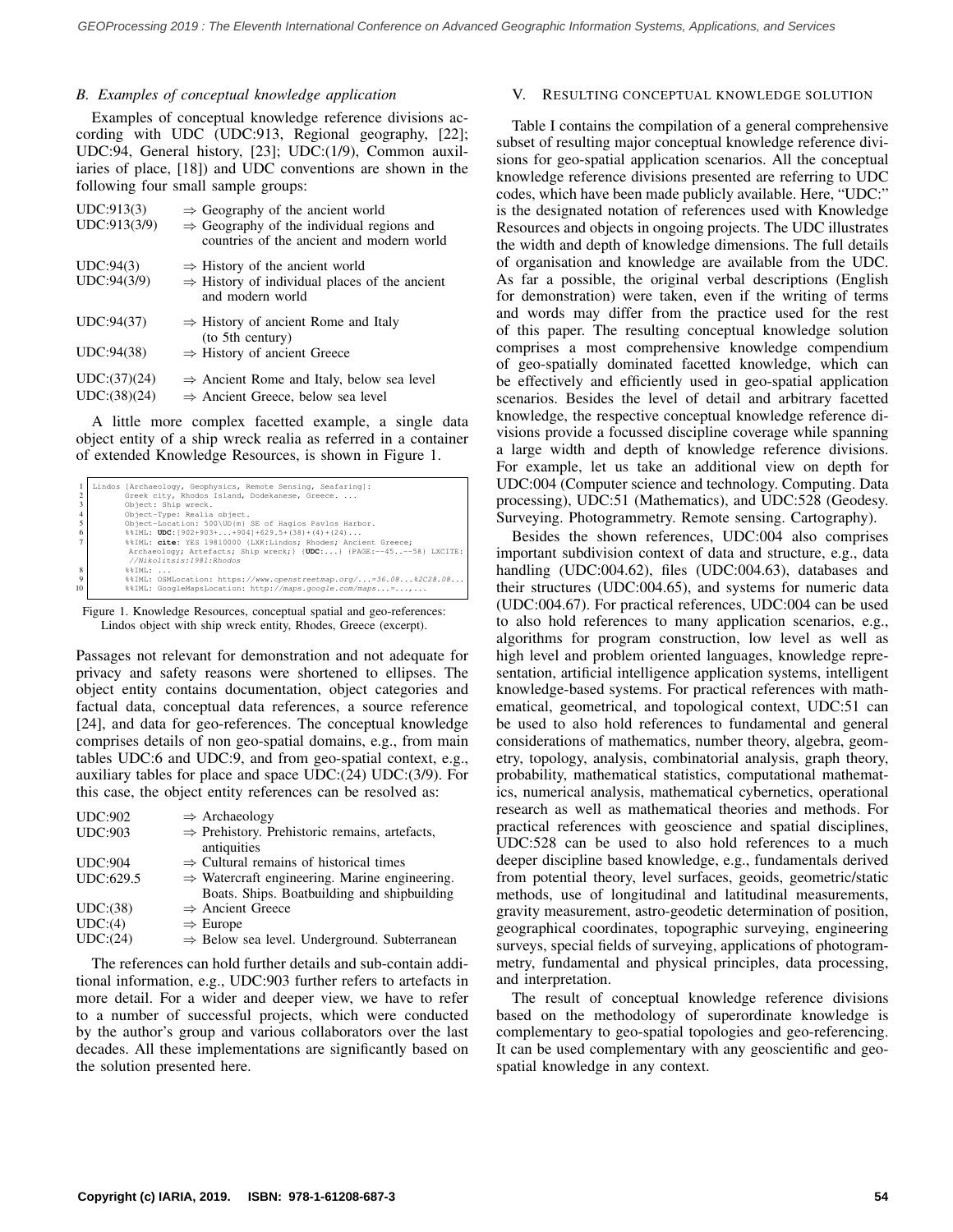<span id="page-3-0"></span>TABLE I. COMPREHENSIVE SUBSET OF RESULTING CONCEPTUAL KNOWLEDGE REFERENCE DIVISIONS FOR GEO-SPATIAL APPLICATION SCENARIOS, PRACTICALLY USED MAIN CLASSIFICATION REFERENCES, UNIVERSAL DECIMAL CLASSIFICATION SAMPLES (UDC, ENGLISH; UDCC [\[13\]](#page-6-3); CC [\[14\]](#page-6-4)).

## *CONCEPTUAL KNOWLEDGE REFERENCES FOR GEO-SPATIAL SCENARIOS*

| Common Auxiliary Signs<br>$\Box$<br>Coordination. Addition (plus sign).<br>Subgrouping (square brackets).<br>+<br>Consecutive extension (oblique stroke sign).<br>Introduces non-UDC notation (asterisk).<br>$\ast$<br>Simple relation (colon sign).<br>A/Z<br>Direct alphabetical specification.<br>Order-fixing (double colon sign).<br>[Reference listing, itemisation]<br>$\vdots$<br>Auxiliary Tables<br>$UDC:=$<br>$UDC: (=)$<br>Common auxiliaries of human ancestry, ethnic<br>Common auxiliaries of language.<br>UDC:(0)<br>Common auxiliaries of form.<br>grouping and nationality.<br>UDC:(1/9)<br>Common auxiliaries of place.<br>$UDC: -0$<br>Common auxiliaries of general characteristics:<br>UDC:""<br>Properties, Materials, Relations/Processes and Persons.<br>Common auxiliaries of time.<br>Place and Space<br>UDC:(1/9)<br>Common auxiliaries of place.<br>UDC:(20)<br>Ecosphere<br>UDC:(1)<br>Place and space in general. Localization. Orientation<br>UDC:(21)<br>Surface of the Earth in general.<br>UDC:(100)<br>Universal as to place. International. All countries in general<br>Land areas in particular.<br>Special auxiliary subdivision for boundaries and<br>$UDC:(1-0/-9)$<br>Natural zones and regions<br>spatial forms of various kinds<br>Above sea level. Surface relief. Above ground<br>UDC:(23)<br>$UDC:(1-0)$<br>Zones<br>generally. Mountains<br>Below sea level. Underground. Subterranean<br>$UDC:(1-1)$<br>Orientation. Points of the compass. Relative position<br>UDC:(24)<br>Natural flat ground (at, above or below sea level). The<br>$UDC:(1-2)$<br>Lowest administrative units. Localities<br>UDC:(25)<br>$UDC:(1-5)$<br>ground in its natural condition, cultivated or inhabited<br>Dependent or semi-dependent territories<br>$UDC:(1-6)$<br>States or groupings of states from various points of view<br>Oceans, seas and interconnections<br>UDC:(26)<br>Places and areas according to privacy, publicness and<br>Inland waters<br>$UDC:(1-7)$<br>UDC:(28)<br>other special features<br>UDC:(29)<br>The world according to physiographic features<br>Individual places of the ancient and modern world<br>Location. Source. Transit. Destination<br>UDC:(3/9)<br>$UDC:(1-8)$<br>$UDC:(1-9)$<br>Regionalization according to specialized points of view<br>Places of the ancient and mediaeval world<br>UDC:(3)<br>UDC:(2)<br>Physiographic designation<br>UDC:(4/9)<br>Countries and places of the modern world<br>Main Tables<br>UDC:0<br>Science and Knowledge. Organization. Computer Science.<br>UDC:5<br>Mathematics. Natural Sciences<br>UDC:6<br>Information. Documentation. Librarianship. Institutions. Publications<br>Applied Sciences. Medicine, Technology<br>UDC:1<br>Philosophy. Psychology<br>UDC:7<br>The Arts. Entertainment. Sport<br>UDC:8<br>UDC:2<br>Religion. Theology<br>Linguistics. Literature<br>UDC:9<br>UDC:3<br>Social Sciences<br>Geography. Biography. History<br>Science, Knowledge, Organisation<br><b>UDC:001</b><br>Science and knowledge in general. Organization of intellectual work UDC:007<br>Activity and organizing. Communication and control<br><b>UDC:002</b><br>Documentation. Books. Writings. Authorship<br>theory generally (cybernetics). 'Human engineering'<br><b>UDC:003</b><br>Writing systems and scripts<br>Bibliography and bibliographies. Catalogues<br>UDC:01<br><b>UDC:004</b><br>Computer science and technology. Computing. Data processing<br>UDC:02<br>Librarianship<br><b>UDC:004.4</b><br>Software<br><b>UDC:030</b><br>General reference works (as subject)<br>Computer data<br>Serial publications, periodicals (as subject)<br>UDC:004.6<br><b>UDC:050</b><br><b>UDC:004.7</b><br>Computer communication. Computer networks<br>UDC:06<br>Organizations of a general nature<br><b>UDC:004.8</b><br>Artificial intelligence<br><b>UDC:061</b><br>Organizations and other types of cooperation<br><b>UDC:005</b><br><b>UDC:069</b><br>Museums. Permanent exhibitions<br>Management<br><b>UDC:070</b><br>Newspapers (as subject). The Press. Journalism<br>UDC:005.94<br>Knowledge management<br>Standardization of products, operations, weights, measures and time<br>UDC:08<br><b>UDC:006</b><br>Polygraphies. Collective works<br>UDC:09<br><b>UDC:008</b><br>Civilization. Culture. Progress<br>Manuscripts. Rare and remarkable works<br>Geo-spatial Focus Divisions From Main Tables<br>UDC:51<br>Mathematics<br>UDC:550.3<br>Geophysics<br><b>UDC:528</b><br>Geobiology. Geological actions of organisms<br>Geodesy. Surveying. Photogrammetry. Remote sensing. Cartography<br>UDC:550.7<br>UDC:528.2<br>Figure of the Earth. Earth measurement. Mathematical<br>UDC:550.8<br>Applied geology and geophysics. Geological<br>prospecting and exploration. Interpretation of results<br>geodesy. Physical geodesy. Astronomical geodesy<br>UDC:528.3<br><b>UDC:551</b><br>General geology. Meteorology. Climatology.<br>Geodetic surveying<br>UDC:528.4<br>Field surveying. Land surveying. Cadastral survey.<br>Historical geology. Stratigraphy. Palaeogeography<br>Topography. Engineering survey. Special fields of surveying<br>UDC:551.8<br>Palaeogeography<br>UDC:528.7<br>Special applications and techniques of photography<br>Photogrammetry: aerial, terrestrial<br><b>UDC:778</b><br>Geography. Exploration of the Earth and of<br><b>UDC:528.8</b><br>Remote sensing<br>UDC:91<br>UDC:528.9<br>Cartography. Mapping (textual documents)<br>individual countries. Travel. Regional geography<br>Thematic cartography. Topical cartography<br>UDC:528.94<br>(systematic geography). Theoretical geography<br>UDC:53<br>Physics<br><b>UDC:912</b><br>Nonliterary, nontextual representations of a region<br>UDC:55<br>Earth Sciences. Geological sciences<br><b>UDC:913</b><br>Regional geography |  | Code/Sign Ref. Verbal Description (EN) |  | Code/Sign Ref. Verbal Description (EN) |  |  |  |  |  |  |  |
|-----------------------------------------------------------------------------------------------------------------------------------------------------------------------------------------------------------------------------------------------------------------------------------------------------------------------------------------------------------------------------------------------------------------------------------------------------------------------------------------------------------------------------------------------------------------------------------------------------------------------------------------------------------------------------------------------------------------------------------------------------------------------------------------------------------------------------------------------------------------------------------------------------------------------------------------------------------------------------------------------------------------------------------------------------------------------------------------------------------------------------------------------------------------------------------------------------------------------------------------------------------------------------------------------------------------------------------------------------------------------------------------------------------------------------------------------------------------------------------------------------------------------------------------------------------------------------------------------------------------------------------------------------------------------------------------------------------------------------------------------------------------------------------------------------------------------------------------------------------------------------------------------------------------------------------------------------------------------------------------------------------------------------------------------------------------------------------------------------------------------------------------------------------------------------------------------------------------------------------------------------------------------------------------------------------------------------------------------------------------------------------------------------------------------------------------------------------------------------------------------------------------------------------------------------------------------------------------------------------------------------------------------------------------------------------------------------------------------------------------------------------------------------------------------------------------------------------------------------------------------------------------------------------------------------------------------------------------------------------------------------------------------------------------------------------------------------------------------------------------------------------------------------------------------------------------------------------------------------------------------------------------------------------------------------------------------------------------------------------------------------------------------------------------------------------------------------------------------------------------------------------------------------------------------------------------------------------------------------------------------------------------------------------------------------------------------------------------------------------------------------------------------------------------------------------------------------------------------------------------------------------------------------------------------------------------------------------------------------------------------------------------------------------------------------------------------------------------------------------------------------------------------------------------------------------------------------------------------------------------------------------------------------------------------------------------------------------------------------------------------------------------------------------------------------------------------------------------------------------------------------------------------------------------------------------------------------------------------------------------------------------------------------------------------------------------------------------------------------------------------------------------------------------------------------------------------------------------------------------------------------------------------------------------------------------------------------------------------------------------------------------------------------------------------------------------------------------------------------------------------------------------------------------------------------------------------------------------------------------------------------------------------------------------------------------------------------------------------------------------------------------------------------------------------------------------------------------------------------------------------------------------------------------------------------------------------------------------------------------------------------------------------------------------------------------------------------------------------------------------------------------------------------------------------------------------------------------------------|--|----------------------------------------|--|----------------------------------------|--|--|--|--|--|--|--|
|                                                                                                                                                                                                                                                                                                                                                                                                                                                                                                                                                                                                                                                                                                                                                                                                                                                                                                                                                                                                                                                                                                                                                                                                                                                                                                                                                                                                                                                                                                                                                                                                                                                                                                                                                                                                                                                                                                                                                                                                                                                                                                                                                                                                                                                                                                                                                                                                                                                                                                                                                                                                                                                                                                                                                                                                                                                                                                                                                                                                                                                                                                                                                                                                                                                                                                                                                                                                                                                                                                                                                                                                                                                                                                                                                                                                                                                                                                                                                                                                                                                                                                                                                                                                                                                                                                                                                                                                                                                                                                                                                                                                                                                                                                                                                                                                                                                                                                                                                                                                                                                                                                                                                                                                                                                                                                                                                                                                                                                                                                                                                                                                                                                                                                                                                                                                                                               |  |                                        |  |                                        |  |  |  |  |  |  |  |
|                                                                                                                                                                                                                                                                                                                                                                                                                                                                                                                                                                                                                                                                                                                                                                                                                                                                                                                                                                                                                                                                                                                                                                                                                                                                                                                                                                                                                                                                                                                                                                                                                                                                                                                                                                                                                                                                                                                                                                                                                                                                                                                                                                                                                                                                                                                                                                                                                                                                                                                                                                                                                                                                                                                                                                                                                                                                                                                                                                                                                                                                                                                                                                                                                                                                                                                                                                                                                                                                                                                                                                                                                                                                                                                                                                                                                                                                                                                                                                                                                                                                                                                                                                                                                                                                                                                                                                                                                                                                                                                                                                                                                                                                                                                                                                                                                                                                                                                                                                                                                                                                                                                                                                                                                                                                                                                                                                                                                                                                                                                                                                                                                                                                                                                                                                                                                                               |  |                                        |  |                                        |  |  |  |  |  |  |  |
|                                                                                                                                                                                                                                                                                                                                                                                                                                                                                                                                                                                                                                                                                                                                                                                                                                                                                                                                                                                                                                                                                                                                                                                                                                                                                                                                                                                                                                                                                                                                                                                                                                                                                                                                                                                                                                                                                                                                                                                                                                                                                                                                                                                                                                                                                                                                                                                                                                                                                                                                                                                                                                                                                                                                                                                                                                                                                                                                                                                                                                                                                                                                                                                                                                                                                                                                                                                                                                                                                                                                                                                                                                                                                                                                                                                                                                                                                                                                                                                                                                                                                                                                                                                                                                                                                                                                                                                                                                                                                                                                                                                                                                                                                                                                                                                                                                                                                                                                                                                                                                                                                                                                                                                                                                                                                                                                                                                                                                                                                                                                                                                                                                                                                                                                                                                                                                               |  |                                        |  |                                        |  |  |  |  |  |  |  |
|                                                                                                                                                                                                                                                                                                                                                                                                                                                                                                                                                                                                                                                                                                                                                                                                                                                                                                                                                                                                                                                                                                                                                                                                                                                                                                                                                                                                                                                                                                                                                                                                                                                                                                                                                                                                                                                                                                                                                                                                                                                                                                                                                                                                                                                                                                                                                                                                                                                                                                                                                                                                                                                                                                                                                                                                                                                                                                                                                                                                                                                                                                                                                                                                                                                                                                                                                                                                                                                                                                                                                                                                                                                                                                                                                                                                                                                                                                                                                                                                                                                                                                                                                                                                                                                                                                                                                                                                                                                                                                                                                                                                                                                                                                                                                                                                                                                                                                                                                                                                                                                                                                                                                                                                                                                                                                                                                                                                                                                                                                                                                                                                                                                                                                                                                                                                                                               |  |                                        |  |                                        |  |  |  |  |  |  |  |
|                                                                                                                                                                                                                                                                                                                                                                                                                                                                                                                                                                                                                                                                                                                                                                                                                                                                                                                                                                                                                                                                                                                                                                                                                                                                                                                                                                                                                                                                                                                                                                                                                                                                                                                                                                                                                                                                                                                                                                                                                                                                                                                                                                                                                                                                                                                                                                                                                                                                                                                                                                                                                                                                                                                                                                                                                                                                                                                                                                                                                                                                                                                                                                                                                                                                                                                                                                                                                                                                                                                                                                                                                                                                                                                                                                                                                                                                                                                                                                                                                                                                                                                                                                                                                                                                                                                                                                                                                                                                                                                                                                                                                                                                                                                                                                                                                                                                                                                                                                                                                                                                                                                                                                                                                                                                                                                                                                                                                                                                                                                                                                                                                                                                                                                                                                                                                                               |  |                                        |  |                                        |  |  |  |  |  |  |  |
|                                                                                                                                                                                                                                                                                                                                                                                                                                                                                                                                                                                                                                                                                                                                                                                                                                                                                                                                                                                                                                                                                                                                                                                                                                                                                                                                                                                                                                                                                                                                                                                                                                                                                                                                                                                                                                                                                                                                                                                                                                                                                                                                                                                                                                                                                                                                                                                                                                                                                                                                                                                                                                                                                                                                                                                                                                                                                                                                                                                                                                                                                                                                                                                                                                                                                                                                                                                                                                                                                                                                                                                                                                                                                                                                                                                                                                                                                                                                                                                                                                                                                                                                                                                                                                                                                                                                                                                                                                                                                                                                                                                                                                                                                                                                                                                                                                                                                                                                                                                                                                                                                                                                                                                                                                                                                                                                                                                                                                                                                                                                                                                                                                                                                                                                                                                                                                               |  |                                        |  |                                        |  |  |  |  |  |  |  |
|                                                                                                                                                                                                                                                                                                                                                                                                                                                                                                                                                                                                                                                                                                                                                                                                                                                                                                                                                                                                                                                                                                                                                                                                                                                                                                                                                                                                                                                                                                                                                                                                                                                                                                                                                                                                                                                                                                                                                                                                                                                                                                                                                                                                                                                                                                                                                                                                                                                                                                                                                                                                                                                                                                                                                                                                                                                                                                                                                                                                                                                                                                                                                                                                                                                                                                                                                                                                                                                                                                                                                                                                                                                                                                                                                                                                                                                                                                                                                                                                                                                                                                                                                                                                                                                                                                                                                                                                                                                                                                                                                                                                                                                                                                                                                                                                                                                                                                                                                                                                                                                                                                                                                                                                                                                                                                                                                                                                                                                                                                                                                                                                                                                                                                                                                                                                                                               |  |                                        |  |                                        |  |  |  |  |  |  |  |
|                                                                                                                                                                                                                                                                                                                                                                                                                                                                                                                                                                                                                                                                                                                                                                                                                                                                                                                                                                                                                                                                                                                                                                                                                                                                                                                                                                                                                                                                                                                                                                                                                                                                                                                                                                                                                                                                                                                                                                                                                                                                                                                                                                                                                                                                                                                                                                                                                                                                                                                                                                                                                                                                                                                                                                                                                                                                                                                                                                                                                                                                                                                                                                                                                                                                                                                                                                                                                                                                                                                                                                                                                                                                                                                                                                                                                                                                                                                                                                                                                                                                                                                                                                                                                                                                                                                                                                                                                                                                                                                                                                                                                                                                                                                                                                                                                                                                                                                                                                                                                                                                                                                                                                                                                                                                                                                                                                                                                                                                                                                                                                                                                                                                                                                                                                                                                                               |  |                                        |  |                                        |  |  |  |  |  |  |  |
|                                                                                                                                                                                                                                                                                                                                                                                                                                                                                                                                                                                                                                                                                                                                                                                                                                                                                                                                                                                                                                                                                                                                                                                                                                                                                                                                                                                                                                                                                                                                                                                                                                                                                                                                                                                                                                                                                                                                                                                                                                                                                                                                                                                                                                                                                                                                                                                                                                                                                                                                                                                                                                                                                                                                                                                                                                                                                                                                                                                                                                                                                                                                                                                                                                                                                                                                                                                                                                                                                                                                                                                                                                                                                                                                                                                                                                                                                                                                                                                                                                                                                                                                                                                                                                                                                                                                                                                                                                                                                                                                                                                                                                                                                                                                                                                                                                                                                                                                                                                                                                                                                                                                                                                                                                                                                                                                                                                                                                                                                                                                                                                                                                                                                                                                                                                                                                               |  |                                        |  |                                        |  |  |  |  |  |  |  |
|                                                                                                                                                                                                                                                                                                                                                                                                                                                                                                                                                                                                                                                                                                                                                                                                                                                                                                                                                                                                                                                                                                                                                                                                                                                                                                                                                                                                                                                                                                                                                                                                                                                                                                                                                                                                                                                                                                                                                                                                                                                                                                                                                                                                                                                                                                                                                                                                                                                                                                                                                                                                                                                                                                                                                                                                                                                                                                                                                                                                                                                                                                                                                                                                                                                                                                                                                                                                                                                                                                                                                                                                                                                                                                                                                                                                                                                                                                                                                                                                                                                                                                                                                                                                                                                                                                                                                                                                                                                                                                                                                                                                                                                                                                                                                                                                                                                                                                                                                                                                                                                                                                                                                                                                                                                                                                                                                                                                                                                                                                                                                                                                                                                                                                                                                                                                                                               |  |                                        |  |                                        |  |  |  |  |  |  |  |
|                                                                                                                                                                                                                                                                                                                                                                                                                                                                                                                                                                                                                                                                                                                                                                                                                                                                                                                                                                                                                                                                                                                                                                                                                                                                                                                                                                                                                                                                                                                                                                                                                                                                                                                                                                                                                                                                                                                                                                                                                                                                                                                                                                                                                                                                                                                                                                                                                                                                                                                                                                                                                                                                                                                                                                                                                                                                                                                                                                                                                                                                                                                                                                                                                                                                                                                                                                                                                                                                                                                                                                                                                                                                                                                                                                                                                                                                                                                                                                                                                                                                                                                                                                                                                                                                                                                                                                                                                                                                                                                                                                                                                                                                                                                                                                                                                                                                                                                                                                                                                                                                                                                                                                                                                                                                                                                                                                                                                                                                                                                                                                                                                                                                                                                                                                                                                                               |  |                                        |  |                                        |  |  |  |  |  |  |  |
|                                                                                                                                                                                                                                                                                                                                                                                                                                                                                                                                                                                                                                                                                                                                                                                                                                                                                                                                                                                                                                                                                                                                                                                                                                                                                                                                                                                                                                                                                                                                                                                                                                                                                                                                                                                                                                                                                                                                                                                                                                                                                                                                                                                                                                                                                                                                                                                                                                                                                                                                                                                                                                                                                                                                                                                                                                                                                                                                                                                                                                                                                                                                                                                                                                                                                                                                                                                                                                                                                                                                                                                                                                                                                                                                                                                                                                                                                                                                                                                                                                                                                                                                                                                                                                                                                                                                                                                                                                                                                                                                                                                                                                                                                                                                                                                                                                                                                                                                                                                                                                                                                                                                                                                                                                                                                                                                                                                                                                                                                                                                                                                                                                                                                                                                                                                                                                               |  |                                        |  |                                        |  |  |  |  |  |  |  |
|                                                                                                                                                                                                                                                                                                                                                                                                                                                                                                                                                                                                                                                                                                                                                                                                                                                                                                                                                                                                                                                                                                                                                                                                                                                                                                                                                                                                                                                                                                                                                                                                                                                                                                                                                                                                                                                                                                                                                                                                                                                                                                                                                                                                                                                                                                                                                                                                                                                                                                                                                                                                                                                                                                                                                                                                                                                                                                                                                                                                                                                                                                                                                                                                                                                                                                                                                                                                                                                                                                                                                                                                                                                                                                                                                                                                                                                                                                                                                                                                                                                                                                                                                                                                                                                                                                                                                                                                                                                                                                                                                                                                                                                                                                                                                                                                                                                                                                                                                                                                                                                                                                                                                                                                                                                                                                                                                                                                                                                                                                                                                                                                                                                                                                                                                                                                                                               |  |                                        |  |                                        |  |  |  |  |  |  |  |
|                                                                                                                                                                                                                                                                                                                                                                                                                                                                                                                                                                                                                                                                                                                                                                                                                                                                                                                                                                                                                                                                                                                                                                                                                                                                                                                                                                                                                                                                                                                                                                                                                                                                                                                                                                                                                                                                                                                                                                                                                                                                                                                                                                                                                                                                                                                                                                                                                                                                                                                                                                                                                                                                                                                                                                                                                                                                                                                                                                                                                                                                                                                                                                                                                                                                                                                                                                                                                                                                                                                                                                                                                                                                                                                                                                                                                                                                                                                                                                                                                                                                                                                                                                                                                                                                                                                                                                                                                                                                                                                                                                                                                                                                                                                                                                                                                                                                                                                                                                                                                                                                                                                                                                                                                                                                                                                                                                                                                                                                                                                                                                                                                                                                                                                                                                                                                                               |  |                                        |  |                                        |  |  |  |  |  |  |  |
|                                                                                                                                                                                                                                                                                                                                                                                                                                                                                                                                                                                                                                                                                                                                                                                                                                                                                                                                                                                                                                                                                                                                                                                                                                                                                                                                                                                                                                                                                                                                                                                                                                                                                                                                                                                                                                                                                                                                                                                                                                                                                                                                                                                                                                                                                                                                                                                                                                                                                                                                                                                                                                                                                                                                                                                                                                                                                                                                                                                                                                                                                                                                                                                                                                                                                                                                                                                                                                                                                                                                                                                                                                                                                                                                                                                                                                                                                                                                                                                                                                                                                                                                                                                                                                                                                                                                                                                                                                                                                                                                                                                                                                                                                                                                                                                                                                                                                                                                                                                                                                                                                                                                                                                                                                                                                                                                                                                                                                                                                                                                                                                                                                                                                                                                                                                                                                               |  |                                        |  |                                        |  |  |  |  |  |  |  |
|                                                                                                                                                                                                                                                                                                                                                                                                                                                                                                                                                                                                                                                                                                                                                                                                                                                                                                                                                                                                                                                                                                                                                                                                                                                                                                                                                                                                                                                                                                                                                                                                                                                                                                                                                                                                                                                                                                                                                                                                                                                                                                                                                                                                                                                                                                                                                                                                                                                                                                                                                                                                                                                                                                                                                                                                                                                                                                                                                                                                                                                                                                                                                                                                                                                                                                                                                                                                                                                                                                                                                                                                                                                                                                                                                                                                                                                                                                                                                                                                                                                                                                                                                                                                                                                                                                                                                                                                                                                                                                                                                                                                                                                                                                                                                                                                                                                                                                                                                                                                                                                                                                                                                                                                                                                                                                                                                                                                                                                                                                                                                                                                                                                                                                                                                                                                                                               |  |                                        |  |                                        |  |  |  |  |  |  |  |
|                                                                                                                                                                                                                                                                                                                                                                                                                                                                                                                                                                                                                                                                                                                                                                                                                                                                                                                                                                                                                                                                                                                                                                                                                                                                                                                                                                                                                                                                                                                                                                                                                                                                                                                                                                                                                                                                                                                                                                                                                                                                                                                                                                                                                                                                                                                                                                                                                                                                                                                                                                                                                                                                                                                                                                                                                                                                                                                                                                                                                                                                                                                                                                                                                                                                                                                                                                                                                                                                                                                                                                                                                                                                                                                                                                                                                                                                                                                                                                                                                                                                                                                                                                                                                                                                                                                                                                                                                                                                                                                                                                                                                                                                                                                                                                                                                                                                                                                                                                                                                                                                                                                                                                                                                                                                                                                                                                                                                                                                                                                                                                                                                                                                                                                                                                                                                                               |  |                                        |  |                                        |  |  |  |  |  |  |  |
|                                                                                                                                                                                                                                                                                                                                                                                                                                                                                                                                                                                                                                                                                                                                                                                                                                                                                                                                                                                                                                                                                                                                                                                                                                                                                                                                                                                                                                                                                                                                                                                                                                                                                                                                                                                                                                                                                                                                                                                                                                                                                                                                                                                                                                                                                                                                                                                                                                                                                                                                                                                                                                                                                                                                                                                                                                                                                                                                                                                                                                                                                                                                                                                                                                                                                                                                                                                                                                                                                                                                                                                                                                                                                                                                                                                                                                                                                                                                                                                                                                                                                                                                                                                                                                                                                                                                                                                                                                                                                                                                                                                                                                                                                                                                                                                                                                                                                                                                                                                                                                                                                                                                                                                                                                                                                                                                                                                                                                                                                                                                                                                                                                                                                                                                                                                                                                               |  |                                        |  |                                        |  |  |  |  |  |  |  |
|                                                                                                                                                                                                                                                                                                                                                                                                                                                                                                                                                                                                                                                                                                                                                                                                                                                                                                                                                                                                                                                                                                                                                                                                                                                                                                                                                                                                                                                                                                                                                                                                                                                                                                                                                                                                                                                                                                                                                                                                                                                                                                                                                                                                                                                                                                                                                                                                                                                                                                                                                                                                                                                                                                                                                                                                                                                                                                                                                                                                                                                                                                                                                                                                                                                                                                                                                                                                                                                                                                                                                                                                                                                                                                                                                                                                                                                                                                                                                                                                                                                                                                                                                                                                                                                                                                                                                                                                                                                                                                                                                                                                                                                                                                                                                                                                                                                                                                                                                                                                                                                                                                                                                                                                                                                                                                                                                                                                                                                                                                                                                                                                                                                                                                                                                                                                                                               |  |                                        |  |                                        |  |  |  |  |  |  |  |
|                                                                                                                                                                                                                                                                                                                                                                                                                                                                                                                                                                                                                                                                                                                                                                                                                                                                                                                                                                                                                                                                                                                                                                                                                                                                                                                                                                                                                                                                                                                                                                                                                                                                                                                                                                                                                                                                                                                                                                                                                                                                                                                                                                                                                                                                                                                                                                                                                                                                                                                                                                                                                                                                                                                                                                                                                                                                                                                                                                                                                                                                                                                                                                                                                                                                                                                                                                                                                                                                                                                                                                                                                                                                                                                                                                                                                                                                                                                                                                                                                                                                                                                                                                                                                                                                                                                                                                                                                                                                                                                                                                                                                                                                                                                                                                                                                                                                                                                                                                                                                                                                                                                                                                                                                                                                                                                                                                                                                                                                                                                                                                                                                                                                                                                                                                                                                                               |  |                                        |  |                                        |  |  |  |  |  |  |  |
|                                                                                                                                                                                                                                                                                                                                                                                                                                                                                                                                                                                                                                                                                                                                                                                                                                                                                                                                                                                                                                                                                                                                                                                                                                                                                                                                                                                                                                                                                                                                                                                                                                                                                                                                                                                                                                                                                                                                                                                                                                                                                                                                                                                                                                                                                                                                                                                                                                                                                                                                                                                                                                                                                                                                                                                                                                                                                                                                                                                                                                                                                                                                                                                                                                                                                                                                                                                                                                                                                                                                                                                                                                                                                                                                                                                                                                                                                                                                                                                                                                                                                                                                                                                                                                                                                                                                                                                                                                                                                                                                                                                                                                                                                                                                                                                                                                                                                                                                                                                                                                                                                                                                                                                                                                                                                                                                                                                                                                                                                                                                                                                                                                                                                                                                                                                                                                               |  |                                        |  |                                        |  |  |  |  |  |  |  |
|                                                                                                                                                                                                                                                                                                                                                                                                                                                                                                                                                                                                                                                                                                                                                                                                                                                                                                                                                                                                                                                                                                                                                                                                                                                                                                                                                                                                                                                                                                                                                                                                                                                                                                                                                                                                                                                                                                                                                                                                                                                                                                                                                                                                                                                                                                                                                                                                                                                                                                                                                                                                                                                                                                                                                                                                                                                                                                                                                                                                                                                                                                                                                                                                                                                                                                                                                                                                                                                                                                                                                                                                                                                                                                                                                                                                                                                                                                                                                                                                                                                                                                                                                                                                                                                                                                                                                                                                                                                                                                                                                                                                                                                                                                                                                                                                                                                                                                                                                                                                                                                                                                                                                                                                                                                                                                                                                                                                                                                                                                                                                                                                                                                                                                                                                                                                                                               |  |                                        |  |                                        |  |  |  |  |  |  |  |
|                                                                                                                                                                                                                                                                                                                                                                                                                                                                                                                                                                                                                                                                                                                                                                                                                                                                                                                                                                                                                                                                                                                                                                                                                                                                                                                                                                                                                                                                                                                                                                                                                                                                                                                                                                                                                                                                                                                                                                                                                                                                                                                                                                                                                                                                                                                                                                                                                                                                                                                                                                                                                                                                                                                                                                                                                                                                                                                                                                                                                                                                                                                                                                                                                                                                                                                                                                                                                                                                                                                                                                                                                                                                                                                                                                                                                                                                                                                                                                                                                                                                                                                                                                                                                                                                                                                                                                                                                                                                                                                                                                                                                                                                                                                                                                                                                                                                                                                                                                                                                                                                                                                                                                                                                                                                                                                                                                                                                                                                                                                                                                                                                                                                                                                                                                                                                                               |  |                                        |  |                                        |  |  |  |  |  |  |  |
|                                                                                                                                                                                                                                                                                                                                                                                                                                                                                                                                                                                                                                                                                                                                                                                                                                                                                                                                                                                                                                                                                                                                                                                                                                                                                                                                                                                                                                                                                                                                                                                                                                                                                                                                                                                                                                                                                                                                                                                                                                                                                                                                                                                                                                                                                                                                                                                                                                                                                                                                                                                                                                                                                                                                                                                                                                                                                                                                                                                                                                                                                                                                                                                                                                                                                                                                                                                                                                                                                                                                                                                                                                                                                                                                                                                                                                                                                                                                                                                                                                                                                                                                                                                                                                                                                                                                                                                                                                                                                                                                                                                                                                                                                                                                                                                                                                                                                                                                                                                                                                                                                                                                                                                                                                                                                                                                                                                                                                                                                                                                                                                                                                                                                                                                                                                                                                               |  |                                        |  |                                        |  |  |  |  |  |  |  |
|                                                                                                                                                                                                                                                                                                                                                                                                                                                                                                                                                                                                                                                                                                                                                                                                                                                                                                                                                                                                                                                                                                                                                                                                                                                                                                                                                                                                                                                                                                                                                                                                                                                                                                                                                                                                                                                                                                                                                                                                                                                                                                                                                                                                                                                                                                                                                                                                                                                                                                                                                                                                                                                                                                                                                                                                                                                                                                                                                                                                                                                                                                                                                                                                                                                                                                                                                                                                                                                                                                                                                                                                                                                                                                                                                                                                                                                                                                                                                                                                                                                                                                                                                                                                                                                                                                                                                                                                                                                                                                                                                                                                                                                                                                                                                                                                                                                                                                                                                                                                                                                                                                                                                                                                                                                                                                                                                                                                                                                                                                                                                                                                                                                                                                                                                                                                                                               |  |                                        |  |                                        |  |  |  |  |  |  |  |
|                                                                                                                                                                                                                                                                                                                                                                                                                                                                                                                                                                                                                                                                                                                                                                                                                                                                                                                                                                                                                                                                                                                                                                                                                                                                                                                                                                                                                                                                                                                                                                                                                                                                                                                                                                                                                                                                                                                                                                                                                                                                                                                                                                                                                                                                                                                                                                                                                                                                                                                                                                                                                                                                                                                                                                                                                                                                                                                                                                                                                                                                                                                                                                                                                                                                                                                                                                                                                                                                                                                                                                                                                                                                                                                                                                                                                                                                                                                                                                                                                                                                                                                                                                                                                                                                                                                                                                                                                                                                                                                                                                                                                                                                                                                                                                                                                                                                                                                                                                                                                                                                                                                                                                                                                                                                                                                                                                                                                                                                                                                                                                                                                                                                                                                                                                                                                                               |  |                                        |  |                                        |  |  |  |  |  |  |  |
|                                                                                                                                                                                                                                                                                                                                                                                                                                                                                                                                                                                                                                                                                                                                                                                                                                                                                                                                                                                                                                                                                                                                                                                                                                                                                                                                                                                                                                                                                                                                                                                                                                                                                                                                                                                                                                                                                                                                                                                                                                                                                                                                                                                                                                                                                                                                                                                                                                                                                                                                                                                                                                                                                                                                                                                                                                                                                                                                                                                                                                                                                                                                                                                                                                                                                                                                                                                                                                                                                                                                                                                                                                                                                                                                                                                                                                                                                                                                                                                                                                                                                                                                                                                                                                                                                                                                                                                                                                                                                                                                                                                                                                                                                                                                                                                                                                                                                                                                                                                                                                                                                                                                                                                                                                                                                                                                                                                                                                                                                                                                                                                                                                                                                                                                                                                                                                               |  |                                        |  |                                        |  |  |  |  |  |  |  |
|                                                                                                                                                                                                                                                                                                                                                                                                                                                                                                                                                                                                                                                                                                                                                                                                                                                                                                                                                                                                                                                                                                                                                                                                                                                                                                                                                                                                                                                                                                                                                                                                                                                                                                                                                                                                                                                                                                                                                                                                                                                                                                                                                                                                                                                                                                                                                                                                                                                                                                                                                                                                                                                                                                                                                                                                                                                                                                                                                                                                                                                                                                                                                                                                                                                                                                                                                                                                                                                                                                                                                                                                                                                                                                                                                                                                                                                                                                                                                                                                                                                                                                                                                                                                                                                                                                                                                                                                                                                                                                                                                                                                                                                                                                                                                                                                                                                                                                                                                                                                                                                                                                                                                                                                                                                                                                                                                                                                                                                                                                                                                                                                                                                                                                                                                                                                                                               |  |                                        |  |                                        |  |  |  |  |  |  |  |
|                                                                                                                                                                                                                                                                                                                                                                                                                                                                                                                                                                                                                                                                                                                                                                                                                                                                                                                                                                                                                                                                                                                                                                                                                                                                                                                                                                                                                                                                                                                                                                                                                                                                                                                                                                                                                                                                                                                                                                                                                                                                                                                                                                                                                                                                                                                                                                                                                                                                                                                                                                                                                                                                                                                                                                                                                                                                                                                                                                                                                                                                                                                                                                                                                                                                                                                                                                                                                                                                                                                                                                                                                                                                                                                                                                                                                                                                                                                                                                                                                                                                                                                                                                                                                                                                                                                                                                                                                                                                                                                                                                                                                                                                                                                                                                                                                                                                                                                                                                                                                                                                                                                                                                                                                                                                                                                                                                                                                                                                                                                                                                                                                                                                                                                                                                                                                                               |  |                                        |  |                                        |  |  |  |  |  |  |  |
|                                                                                                                                                                                                                                                                                                                                                                                                                                                                                                                                                                                                                                                                                                                                                                                                                                                                                                                                                                                                                                                                                                                                                                                                                                                                                                                                                                                                                                                                                                                                                                                                                                                                                                                                                                                                                                                                                                                                                                                                                                                                                                                                                                                                                                                                                                                                                                                                                                                                                                                                                                                                                                                                                                                                                                                                                                                                                                                                                                                                                                                                                                                                                                                                                                                                                                                                                                                                                                                                                                                                                                                                                                                                                                                                                                                                                                                                                                                                                                                                                                                                                                                                                                                                                                                                                                                                                                                                                                                                                                                                                                                                                                                                                                                                                                                                                                                                                                                                                                                                                                                                                                                                                                                                                                                                                                                                                                                                                                                                                                                                                                                                                                                                                                                                                                                                                                               |  |                                        |  |                                        |  |  |  |  |  |  |  |
|                                                                                                                                                                                                                                                                                                                                                                                                                                                                                                                                                                                                                                                                                                                                                                                                                                                                                                                                                                                                                                                                                                                                                                                                                                                                                                                                                                                                                                                                                                                                                                                                                                                                                                                                                                                                                                                                                                                                                                                                                                                                                                                                                                                                                                                                                                                                                                                                                                                                                                                                                                                                                                                                                                                                                                                                                                                                                                                                                                                                                                                                                                                                                                                                                                                                                                                                                                                                                                                                                                                                                                                                                                                                                                                                                                                                                                                                                                                                                                                                                                                                                                                                                                                                                                                                                                                                                                                                                                                                                                                                                                                                                                                                                                                                                                                                                                                                                                                                                                                                                                                                                                                                                                                                                                                                                                                                                                                                                                                                                                                                                                                                                                                                                                                                                                                                                                               |  |                                        |  |                                        |  |  |  |  |  |  |  |
|                                                                                                                                                                                                                                                                                                                                                                                                                                                                                                                                                                                                                                                                                                                                                                                                                                                                                                                                                                                                                                                                                                                                                                                                                                                                                                                                                                                                                                                                                                                                                                                                                                                                                                                                                                                                                                                                                                                                                                                                                                                                                                                                                                                                                                                                                                                                                                                                                                                                                                                                                                                                                                                                                                                                                                                                                                                                                                                                                                                                                                                                                                                                                                                                                                                                                                                                                                                                                                                                                                                                                                                                                                                                                                                                                                                                                                                                                                                                                                                                                                                                                                                                                                                                                                                                                                                                                                                                                                                                                                                                                                                                                                                                                                                                                                                                                                                                                                                                                                                                                                                                                                                                                                                                                                                                                                                                                                                                                                                                                                                                                                                                                                                                                                                                                                                                                                               |  |                                        |  |                                        |  |  |  |  |  |  |  |
|                                                                                                                                                                                                                                                                                                                                                                                                                                                                                                                                                                                                                                                                                                                                                                                                                                                                                                                                                                                                                                                                                                                                                                                                                                                                                                                                                                                                                                                                                                                                                                                                                                                                                                                                                                                                                                                                                                                                                                                                                                                                                                                                                                                                                                                                                                                                                                                                                                                                                                                                                                                                                                                                                                                                                                                                                                                                                                                                                                                                                                                                                                                                                                                                                                                                                                                                                                                                                                                                                                                                                                                                                                                                                                                                                                                                                                                                                                                                                                                                                                                                                                                                                                                                                                                                                                                                                                                                                                                                                                                                                                                                                                                                                                                                                                                                                                                                                                                                                                                                                                                                                                                                                                                                                                                                                                                                                                                                                                                                                                                                                                                                                                                                                                                                                                                                                                               |  |                                        |  |                                        |  |  |  |  |  |  |  |
|                                                                                                                                                                                                                                                                                                                                                                                                                                                                                                                                                                                                                                                                                                                                                                                                                                                                                                                                                                                                                                                                                                                                                                                                                                                                                                                                                                                                                                                                                                                                                                                                                                                                                                                                                                                                                                                                                                                                                                                                                                                                                                                                                                                                                                                                                                                                                                                                                                                                                                                                                                                                                                                                                                                                                                                                                                                                                                                                                                                                                                                                                                                                                                                                                                                                                                                                                                                                                                                                                                                                                                                                                                                                                                                                                                                                                                                                                                                                                                                                                                                                                                                                                                                                                                                                                                                                                                                                                                                                                                                                                                                                                                                                                                                                                                                                                                                                                                                                                                                                                                                                                                                                                                                                                                                                                                                                                                                                                                                                                                                                                                                                                                                                                                                                                                                                                                               |  |                                        |  |                                        |  |  |  |  |  |  |  |
|                                                                                                                                                                                                                                                                                                                                                                                                                                                                                                                                                                                                                                                                                                                                                                                                                                                                                                                                                                                                                                                                                                                                                                                                                                                                                                                                                                                                                                                                                                                                                                                                                                                                                                                                                                                                                                                                                                                                                                                                                                                                                                                                                                                                                                                                                                                                                                                                                                                                                                                                                                                                                                                                                                                                                                                                                                                                                                                                                                                                                                                                                                                                                                                                                                                                                                                                                                                                                                                                                                                                                                                                                                                                                                                                                                                                                                                                                                                                                                                                                                                                                                                                                                                                                                                                                                                                                                                                                                                                                                                                                                                                                                                                                                                                                                                                                                                                                                                                                                                                                                                                                                                                                                                                                                                                                                                                                                                                                                                                                                                                                                                                                                                                                                                                                                                                                                               |  |                                        |  |                                        |  |  |  |  |  |  |  |
|                                                                                                                                                                                                                                                                                                                                                                                                                                                                                                                                                                                                                                                                                                                                                                                                                                                                                                                                                                                                                                                                                                                                                                                                                                                                                                                                                                                                                                                                                                                                                                                                                                                                                                                                                                                                                                                                                                                                                                                                                                                                                                                                                                                                                                                                                                                                                                                                                                                                                                                                                                                                                                                                                                                                                                                                                                                                                                                                                                                                                                                                                                                                                                                                                                                                                                                                                                                                                                                                                                                                                                                                                                                                                                                                                                                                                                                                                                                                                                                                                                                                                                                                                                                                                                                                                                                                                                                                                                                                                                                                                                                                                                                                                                                                                                                                                                                                                                                                                                                                                                                                                                                                                                                                                                                                                                                                                                                                                                                                                                                                                                                                                                                                                                                                                                                                                                               |  |                                        |  |                                        |  |  |  |  |  |  |  |
|                                                                                                                                                                                                                                                                                                                                                                                                                                                                                                                                                                                                                                                                                                                                                                                                                                                                                                                                                                                                                                                                                                                                                                                                                                                                                                                                                                                                                                                                                                                                                                                                                                                                                                                                                                                                                                                                                                                                                                                                                                                                                                                                                                                                                                                                                                                                                                                                                                                                                                                                                                                                                                                                                                                                                                                                                                                                                                                                                                                                                                                                                                                                                                                                                                                                                                                                                                                                                                                                                                                                                                                                                                                                                                                                                                                                                                                                                                                                                                                                                                                                                                                                                                                                                                                                                                                                                                                                                                                                                                                                                                                                                                                                                                                                                                                                                                                                                                                                                                                                                                                                                                                                                                                                                                                                                                                                                                                                                                                                                                                                                                                                                                                                                                                                                                                                                                               |  |                                        |  |                                        |  |  |  |  |  |  |  |
|                                                                                                                                                                                                                                                                                                                                                                                                                                                                                                                                                                                                                                                                                                                                                                                                                                                                                                                                                                                                                                                                                                                                                                                                                                                                                                                                                                                                                                                                                                                                                                                                                                                                                                                                                                                                                                                                                                                                                                                                                                                                                                                                                                                                                                                                                                                                                                                                                                                                                                                                                                                                                                                                                                                                                                                                                                                                                                                                                                                                                                                                                                                                                                                                                                                                                                                                                                                                                                                                                                                                                                                                                                                                                                                                                                                                                                                                                                                                                                                                                                                                                                                                                                                                                                                                                                                                                                                                                                                                                                                                                                                                                                                                                                                                                                                                                                                                                                                                                                                                                                                                                                                                                                                                                                                                                                                                                                                                                                                                                                                                                                                                                                                                                                                                                                                                                                               |  |                                        |  |                                        |  |  |  |  |  |  |  |
|                                                                                                                                                                                                                                                                                                                                                                                                                                                                                                                                                                                                                                                                                                                                                                                                                                                                                                                                                                                                                                                                                                                                                                                                                                                                                                                                                                                                                                                                                                                                                                                                                                                                                                                                                                                                                                                                                                                                                                                                                                                                                                                                                                                                                                                                                                                                                                                                                                                                                                                                                                                                                                                                                                                                                                                                                                                                                                                                                                                                                                                                                                                                                                                                                                                                                                                                                                                                                                                                                                                                                                                                                                                                                                                                                                                                                                                                                                                                                                                                                                                                                                                                                                                                                                                                                                                                                                                                                                                                                                                                                                                                                                                                                                                                                                                                                                                                                                                                                                                                                                                                                                                                                                                                                                                                                                                                                                                                                                                                                                                                                                                                                                                                                                                                                                                                                                               |  |                                        |  |                                        |  |  |  |  |  |  |  |
|                                                                                                                                                                                                                                                                                                                                                                                                                                                                                                                                                                                                                                                                                                                                                                                                                                                                                                                                                                                                                                                                                                                                                                                                                                                                                                                                                                                                                                                                                                                                                                                                                                                                                                                                                                                                                                                                                                                                                                                                                                                                                                                                                                                                                                                                                                                                                                                                                                                                                                                                                                                                                                                                                                                                                                                                                                                                                                                                                                                                                                                                                                                                                                                                                                                                                                                                                                                                                                                                                                                                                                                                                                                                                                                                                                                                                                                                                                                                                                                                                                                                                                                                                                                                                                                                                                                                                                                                                                                                                                                                                                                                                                                                                                                                                                                                                                                                                                                                                                                                                                                                                                                                                                                                                                                                                                                                                                                                                                                                                                                                                                                                                                                                                                                                                                                                                                               |  |                                        |  |                                        |  |  |  |  |  |  |  |
|                                                                                                                                                                                                                                                                                                                                                                                                                                                                                                                                                                                                                                                                                                                                                                                                                                                                                                                                                                                                                                                                                                                                                                                                                                                                                                                                                                                                                                                                                                                                                                                                                                                                                                                                                                                                                                                                                                                                                                                                                                                                                                                                                                                                                                                                                                                                                                                                                                                                                                                                                                                                                                                                                                                                                                                                                                                                                                                                                                                                                                                                                                                                                                                                                                                                                                                                                                                                                                                                                                                                                                                                                                                                                                                                                                                                                                                                                                                                                                                                                                                                                                                                                                                                                                                                                                                                                                                                                                                                                                                                                                                                                                                                                                                                                                                                                                                                                                                                                                                                                                                                                                                                                                                                                                                                                                                                                                                                                                                                                                                                                                                                                                                                                                                                                                                                                                               |  |                                        |  |                                        |  |  |  |  |  |  |  |
|                                                                                                                                                                                                                                                                                                                                                                                                                                                                                                                                                                                                                                                                                                                                                                                                                                                                                                                                                                                                                                                                                                                                                                                                                                                                                                                                                                                                                                                                                                                                                                                                                                                                                                                                                                                                                                                                                                                                                                                                                                                                                                                                                                                                                                                                                                                                                                                                                                                                                                                                                                                                                                                                                                                                                                                                                                                                                                                                                                                                                                                                                                                                                                                                                                                                                                                                                                                                                                                                                                                                                                                                                                                                                                                                                                                                                                                                                                                                                                                                                                                                                                                                                                                                                                                                                                                                                                                                                                                                                                                                                                                                                                                                                                                                                                                                                                                                                                                                                                                                                                                                                                                                                                                                                                                                                                                                                                                                                                                                                                                                                                                                                                                                                                                                                                                                                                               |  |                                        |  |                                        |  |  |  |  |  |  |  |
|                                                                                                                                                                                                                                                                                                                                                                                                                                                                                                                                                                                                                                                                                                                                                                                                                                                                                                                                                                                                                                                                                                                                                                                                                                                                                                                                                                                                                                                                                                                                                                                                                                                                                                                                                                                                                                                                                                                                                                                                                                                                                                                                                                                                                                                                                                                                                                                                                                                                                                                                                                                                                                                                                                                                                                                                                                                                                                                                                                                                                                                                                                                                                                                                                                                                                                                                                                                                                                                                                                                                                                                                                                                                                                                                                                                                                                                                                                                                                                                                                                                                                                                                                                                                                                                                                                                                                                                                                                                                                                                                                                                                                                                                                                                                                                                                                                                                                                                                                                                                                                                                                                                                                                                                                                                                                                                                                                                                                                                                                                                                                                                                                                                                                                                                                                                                                                               |  |                                        |  |                                        |  |  |  |  |  |  |  |
|                                                                                                                                                                                                                                                                                                                                                                                                                                                                                                                                                                                                                                                                                                                                                                                                                                                                                                                                                                                                                                                                                                                                                                                                                                                                                                                                                                                                                                                                                                                                                                                                                                                                                                                                                                                                                                                                                                                                                                                                                                                                                                                                                                                                                                                                                                                                                                                                                                                                                                                                                                                                                                                                                                                                                                                                                                                                                                                                                                                                                                                                                                                                                                                                                                                                                                                                                                                                                                                                                                                                                                                                                                                                                                                                                                                                                                                                                                                                                                                                                                                                                                                                                                                                                                                                                                                                                                                                                                                                                                                                                                                                                                                                                                                                                                                                                                                                                                                                                                                                                                                                                                                                                                                                                                                                                                                                                                                                                                                                                                                                                                                                                                                                                                                                                                                                                                               |  |                                        |  |                                        |  |  |  |  |  |  |  |
|                                                                                                                                                                                                                                                                                                                                                                                                                                                                                                                                                                                                                                                                                                                                                                                                                                                                                                                                                                                                                                                                                                                                                                                                                                                                                                                                                                                                                                                                                                                                                                                                                                                                                                                                                                                                                                                                                                                                                                                                                                                                                                                                                                                                                                                                                                                                                                                                                                                                                                                                                                                                                                                                                                                                                                                                                                                                                                                                                                                                                                                                                                                                                                                                                                                                                                                                                                                                                                                                                                                                                                                                                                                                                                                                                                                                                                                                                                                                                                                                                                                                                                                                                                                                                                                                                                                                                                                                                                                                                                                                                                                                                                                                                                                                                                                                                                                                                                                                                                                                                                                                                                                                                                                                                                                                                                                                                                                                                                                                                                                                                                                                                                                                                                                                                                                                                                               |  |                                        |  |                                        |  |  |  |  |  |  |  |
|                                                                                                                                                                                                                                                                                                                                                                                                                                                                                                                                                                                                                                                                                                                                                                                                                                                                                                                                                                                                                                                                                                                                                                                                                                                                                                                                                                                                                                                                                                                                                                                                                                                                                                                                                                                                                                                                                                                                                                                                                                                                                                                                                                                                                                                                                                                                                                                                                                                                                                                                                                                                                                                                                                                                                                                                                                                                                                                                                                                                                                                                                                                                                                                                                                                                                                                                                                                                                                                                                                                                                                                                                                                                                                                                                                                                                                                                                                                                                                                                                                                                                                                                                                                                                                                                                                                                                                                                                                                                                                                                                                                                                                                                                                                                                                                                                                                                                                                                                                                                                                                                                                                                                                                                                                                                                                                                                                                                                                                                                                                                                                                                                                                                                                                                                                                                                                               |  |                                        |  |                                        |  |  |  |  |  |  |  |
|                                                                                                                                                                                                                                                                                                                                                                                                                                                                                                                                                                                                                                                                                                                                                                                                                                                                                                                                                                                                                                                                                                                                                                                                                                                                                                                                                                                                                                                                                                                                                                                                                                                                                                                                                                                                                                                                                                                                                                                                                                                                                                                                                                                                                                                                                                                                                                                                                                                                                                                                                                                                                                                                                                                                                                                                                                                                                                                                                                                                                                                                                                                                                                                                                                                                                                                                                                                                                                                                                                                                                                                                                                                                                                                                                                                                                                                                                                                                                                                                                                                                                                                                                                                                                                                                                                                                                                                                                                                                                                                                                                                                                                                                                                                                                                                                                                                                                                                                                                                                                                                                                                                                                                                                                                                                                                                                                                                                                                                                                                                                                                                                                                                                                                                                                                                                                                               |  |                                        |  |                                        |  |  |  |  |  |  |  |
|                                                                                                                                                                                                                                                                                                                                                                                                                                                                                                                                                                                                                                                                                                                                                                                                                                                                                                                                                                                                                                                                                                                                                                                                                                                                                                                                                                                                                                                                                                                                                                                                                                                                                                                                                                                                                                                                                                                                                                                                                                                                                                                                                                                                                                                                                                                                                                                                                                                                                                                                                                                                                                                                                                                                                                                                                                                                                                                                                                                                                                                                                                                                                                                                                                                                                                                                                                                                                                                                                                                                                                                                                                                                                                                                                                                                                                                                                                                                                                                                                                                                                                                                                                                                                                                                                                                                                                                                                                                                                                                                                                                                                                                                                                                                                                                                                                                                                                                                                                                                                                                                                                                                                                                                                                                                                                                                                                                                                                                                                                                                                                                                                                                                                                                                                                                                                                               |  |                                        |  |                                        |  |  |  |  |  |  |  |
|                                                                                                                                                                                                                                                                                                                                                                                                                                                                                                                                                                                                                                                                                                                                                                                                                                                                                                                                                                                                                                                                                                                                                                                                                                                                                                                                                                                                                                                                                                                                                                                                                                                                                                                                                                                                                                                                                                                                                                                                                                                                                                                                                                                                                                                                                                                                                                                                                                                                                                                                                                                                                                                                                                                                                                                                                                                                                                                                                                                                                                                                                                                                                                                                                                                                                                                                                                                                                                                                                                                                                                                                                                                                                                                                                                                                                                                                                                                                                                                                                                                                                                                                                                                                                                                                                                                                                                                                                                                                                                                                                                                                                                                                                                                                                                                                                                                                                                                                                                                                                                                                                                                                                                                                                                                                                                                                                                                                                                                                                                                                                                                                                                                                                                                                                                                                                                               |  |                                        |  |                                        |  |  |  |  |  |  |  |
|                                                                                                                                                                                                                                                                                                                                                                                                                                                                                                                                                                                                                                                                                                                                                                                                                                                                                                                                                                                                                                                                                                                                                                                                                                                                                                                                                                                                                                                                                                                                                                                                                                                                                                                                                                                                                                                                                                                                                                                                                                                                                                                                                                                                                                                                                                                                                                                                                                                                                                                                                                                                                                                                                                                                                                                                                                                                                                                                                                                                                                                                                                                                                                                                                                                                                                                                                                                                                                                                                                                                                                                                                                                                                                                                                                                                                                                                                                                                                                                                                                                                                                                                                                                                                                                                                                                                                                                                                                                                                                                                                                                                                                                                                                                                                                                                                                                                                                                                                                                                                                                                                                                                                                                                                                                                                                                                                                                                                                                                                                                                                                                                                                                                                                                                                                                                                                               |  |                                        |  |                                        |  |  |  |  |  |  |  |
|                                                                                                                                                                                                                                                                                                                                                                                                                                                                                                                                                                                                                                                                                                                                                                                                                                                                                                                                                                                                                                                                                                                                                                                                                                                                                                                                                                                                                                                                                                                                                                                                                                                                                                                                                                                                                                                                                                                                                                                                                                                                                                                                                                                                                                                                                                                                                                                                                                                                                                                                                                                                                                                                                                                                                                                                                                                                                                                                                                                                                                                                                                                                                                                                                                                                                                                                                                                                                                                                                                                                                                                                                                                                                                                                                                                                                                                                                                                                                                                                                                                                                                                                                                                                                                                                                                                                                                                                                                                                                                                                                                                                                                                                                                                                                                                                                                                                                                                                                                                                                                                                                                                                                                                                                                                                                                                                                                                                                                                                                                                                                                                                                                                                                                                                                                                                                                               |  |                                        |  |                                        |  |  |  |  |  |  |  |
|                                                                                                                                                                                                                                                                                                                                                                                                                                                                                                                                                                                                                                                                                                                                                                                                                                                                                                                                                                                                                                                                                                                                                                                                                                                                                                                                                                                                                                                                                                                                                                                                                                                                                                                                                                                                                                                                                                                                                                                                                                                                                                                                                                                                                                                                                                                                                                                                                                                                                                                                                                                                                                                                                                                                                                                                                                                                                                                                                                                                                                                                                                                                                                                                                                                                                                                                                                                                                                                                                                                                                                                                                                                                                                                                                                                                                                                                                                                                                                                                                                                                                                                                                                                                                                                                                                                                                                                                                                                                                                                                                                                                                                                                                                                                                                                                                                                                                                                                                                                                                                                                                                                                                                                                                                                                                                                                                                                                                                                                                                                                                                                                                                                                                                                                                                                                                                               |  |                                        |  |                                        |  |  |  |  |  |  |  |
|                                                                                                                                                                                                                                                                                                                                                                                                                                                                                                                                                                                                                                                                                                                                                                                                                                                                                                                                                                                                                                                                                                                                                                                                                                                                                                                                                                                                                                                                                                                                                                                                                                                                                                                                                                                                                                                                                                                                                                                                                                                                                                                                                                                                                                                                                                                                                                                                                                                                                                                                                                                                                                                                                                                                                                                                                                                                                                                                                                                                                                                                                                                                                                                                                                                                                                                                                                                                                                                                                                                                                                                                                                                                                                                                                                                                                                                                                                                                                                                                                                                                                                                                                                                                                                                                                                                                                                                                                                                                                                                                                                                                                                                                                                                                                                                                                                                                                                                                                                                                                                                                                                                                                                                                                                                                                                                                                                                                                                                                                                                                                                                                                                                                                                                                                                                                                                               |  |                                        |  |                                        |  |  |  |  |  |  |  |
|                                                                                                                                                                                                                                                                                                                                                                                                                                                                                                                                                                                                                                                                                                                                                                                                                                                                                                                                                                                                                                                                                                                                                                                                                                                                                                                                                                                                                                                                                                                                                                                                                                                                                                                                                                                                                                                                                                                                                                                                                                                                                                                                                                                                                                                                                                                                                                                                                                                                                                                                                                                                                                                                                                                                                                                                                                                                                                                                                                                                                                                                                                                                                                                                                                                                                                                                                                                                                                                                                                                                                                                                                                                                                                                                                                                                                                                                                                                                                                                                                                                                                                                                                                                                                                                                                                                                                                                                                                                                                                                                                                                                                                                                                                                                                                                                                                                                                                                                                                                                                                                                                                                                                                                                                                                                                                                                                                                                                                                                                                                                                                                                                                                                                                                                                                                                                                               |  |                                        |  |                                        |  |  |  |  |  |  |  |
|                                                                                                                                                                                                                                                                                                                                                                                                                                                                                                                                                                                                                                                                                                                                                                                                                                                                                                                                                                                                                                                                                                                                                                                                                                                                                                                                                                                                                                                                                                                                                                                                                                                                                                                                                                                                                                                                                                                                                                                                                                                                                                                                                                                                                                                                                                                                                                                                                                                                                                                                                                                                                                                                                                                                                                                                                                                                                                                                                                                                                                                                                                                                                                                                                                                                                                                                                                                                                                                                                                                                                                                                                                                                                                                                                                                                                                                                                                                                                                                                                                                                                                                                                                                                                                                                                                                                                                                                                                                                                                                                                                                                                                                                                                                                                                                                                                                                                                                                                                                                                                                                                                                                                                                                                                                                                                                                                                                                                                                                                                                                                                                                                                                                                                                                                                                                                                               |  |                                        |  |                                        |  |  |  |  |  |  |  |
|                                                                                                                                                                                                                                                                                                                                                                                                                                                                                                                                                                                                                                                                                                                                                                                                                                                                                                                                                                                                                                                                                                                                                                                                                                                                                                                                                                                                                                                                                                                                                                                                                                                                                                                                                                                                                                                                                                                                                                                                                                                                                                                                                                                                                                                                                                                                                                                                                                                                                                                                                                                                                                                                                                                                                                                                                                                                                                                                                                                                                                                                                                                                                                                                                                                                                                                                                                                                                                                                                                                                                                                                                                                                                                                                                                                                                                                                                                                                                                                                                                                                                                                                                                                                                                                                                                                                                                                                                                                                                                                                                                                                                                                                                                                                                                                                                                                                                                                                                                                                                                                                                                                                                                                                                                                                                                                                                                                                                                                                                                                                                                                                                                                                                                                                                                                                                                               |  |                                        |  |                                        |  |  |  |  |  |  |  |
|                                                                                                                                                                                                                                                                                                                                                                                                                                                                                                                                                                                                                                                                                                                                                                                                                                                                                                                                                                                                                                                                                                                                                                                                                                                                                                                                                                                                                                                                                                                                                                                                                                                                                                                                                                                                                                                                                                                                                                                                                                                                                                                                                                                                                                                                                                                                                                                                                                                                                                                                                                                                                                                                                                                                                                                                                                                                                                                                                                                                                                                                                                                                                                                                                                                                                                                                                                                                                                                                                                                                                                                                                                                                                                                                                                                                                                                                                                                                                                                                                                                                                                                                                                                                                                                                                                                                                                                                                                                                                                                                                                                                                                                                                                                                                                                                                                                                                                                                                                                                                                                                                                                                                                                                                                                                                                                                                                                                                                                                                                                                                                                                                                                                                                                                                                                                                                               |  |                                        |  |                                        |  |  |  |  |  |  |  |
|                                                                                                                                                                                                                                                                                                                                                                                                                                                                                                                                                                                                                                                                                                                                                                                                                                                                                                                                                                                                                                                                                                                                                                                                                                                                                                                                                                                                                                                                                                                                                                                                                                                                                                                                                                                                                                                                                                                                                                                                                                                                                                                                                                                                                                                                                                                                                                                                                                                                                                                                                                                                                                                                                                                                                                                                                                                                                                                                                                                                                                                                                                                                                                                                                                                                                                                                                                                                                                                                                                                                                                                                                                                                                                                                                                                                                                                                                                                                                                                                                                                                                                                                                                                                                                                                                                                                                                                                                                                                                                                                                                                                                                                                                                                                                                                                                                                                                                                                                                                                                                                                                                                                                                                                                                                                                                                                                                                                                                                                                                                                                                                                                                                                                                                                                                                                                                               |  |                                        |  |                                        |  |  |  |  |  |  |  |
|                                                                                                                                                                                                                                                                                                                                                                                                                                                                                                                                                                                                                                                                                                                                                                                                                                                                                                                                                                                                                                                                                                                                                                                                                                                                                                                                                                                                                                                                                                                                                                                                                                                                                                                                                                                                                                                                                                                                                                                                                                                                                                                                                                                                                                                                                                                                                                                                                                                                                                                                                                                                                                                                                                                                                                                                                                                                                                                                                                                                                                                                                                                                                                                                                                                                                                                                                                                                                                                                                                                                                                                                                                                                                                                                                                                                                                                                                                                                                                                                                                                                                                                                                                                                                                                                                                                                                                                                                                                                                                                                                                                                                                                                                                                                                                                                                                                                                                                                                                                                                                                                                                                                                                                                                                                                                                                                                                                                                                                                                                                                                                                                                                                                                                                                                                                                                                               |  |                                        |  |                                        |  |  |  |  |  |  |  |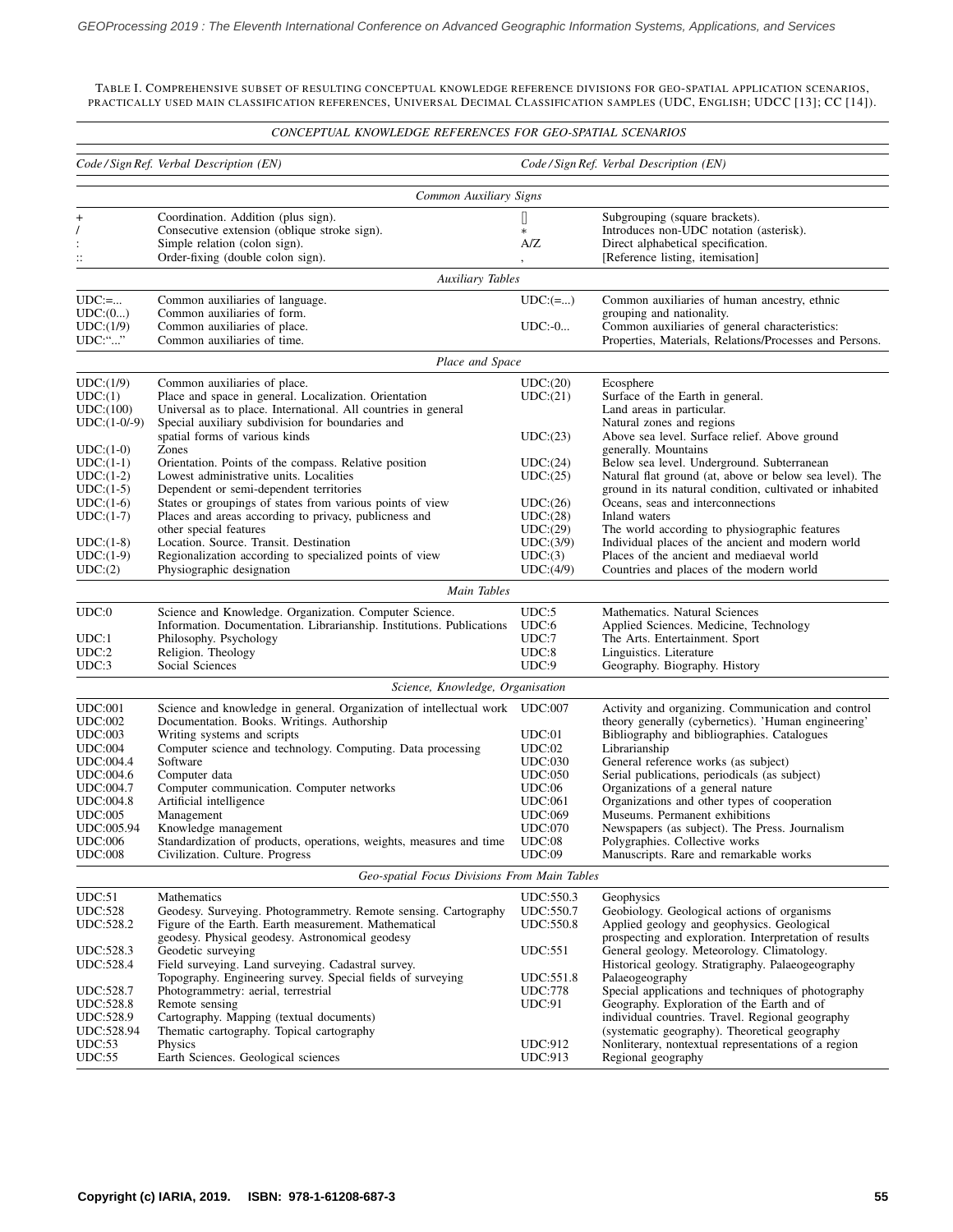<span id="page-4-0"></span>

Figure 2. Collage of different implementation cases based on the resulting conceptual knowledge (Table [I\)](#page-3-0) from this research: Knowledge mapping, integration, mining; the samples illustrate context creation and dynamical visualisation. For technical details please see the references for the case studies given in the text.

The result can provide solutions wherever conceptual knowledge references are involved. The methodologies and implementations make sure that powerful sets of unique attributes and features are available. The number of possible use cases is practically unlimited. The case studies showed that a wide range of application scenarios can benefit from the principles of superordinate knowledge and considering conceptual knowledge as complementary means for consistently documenting and handling knowledge. The passages in the following section refer to discussions and details for an excerpt of successful implementations.

## VI. EVALUATION FROM IMPLEMENTATION CASES

Many years of research and practical solution developments contributed to creating a comprehensive subset of conceptual knowledge, which is the fundament deployed for general practical solutions, e.g., with geo-spatial applications and with geo-data knowledge mining and processing. The conceptual knowledge framework employed here, especially UDC, has passed the test of time and is so mature and used in so many scenarios that the ongoing knowledge development itself is iterating with its application.

The previously unpublished results of practical conceptual knowledge are first presented here (Table [I\)](#page-3-0). The following case studies are based on these results and present small but illustrative excerpts (Figure [2\)](#page-4-0) in form of a cross-section of conducted research and development, of Knowledge Resources, algorithms, intelligent workflows, and implementations. Here, for example, a knowledge mining process employing knowledge objects based on the referred conceptual knowledge can use all the width and depth of knowledge behind the comprehensive subset to automatically or semiautomatically create new context and visualisation for a data set containing non-georeferenced text entities (affiliations in floating text), e.g., geographical, political, and climate zone context.

Besides the knowledge fundament and framework being focus of this research paper, the references in the next passages contain further details for the practical case studies, the implemented methods and the technologies, which were used for the different case studies.

- *Knowledge integration* allows to create new views and insights by computing Spatial Cogwheel modules [\[25\]](#page-6-15).
- *Knowledge mining:* Creating Knowledge Resources and employing classification and concordances can provide a base for advanced knowledge discovery and computational solutions [\[26\]](#page-6-16). The integration of Knowledge Resources and advanced association processing can be beneficial in many disciplines as it provides multidisciplinary and multi-lingual support [\[27\]](#page-6-17). Methods like the Content Factor can be used for advanced knowledge processing [\[28\]](#page-6-18). The integration of appropriate methods can be used for further advancing the Knowledge Resources, as well as the mining processes [\[29\]](#page-6-19).
- *The methodology of knowledge mapping* allows to create flexible methods in order to handle spatial representations and knowledge mining by creating a multidimensional context for arbitrary objects and entities [\[10\]](#page-6-0).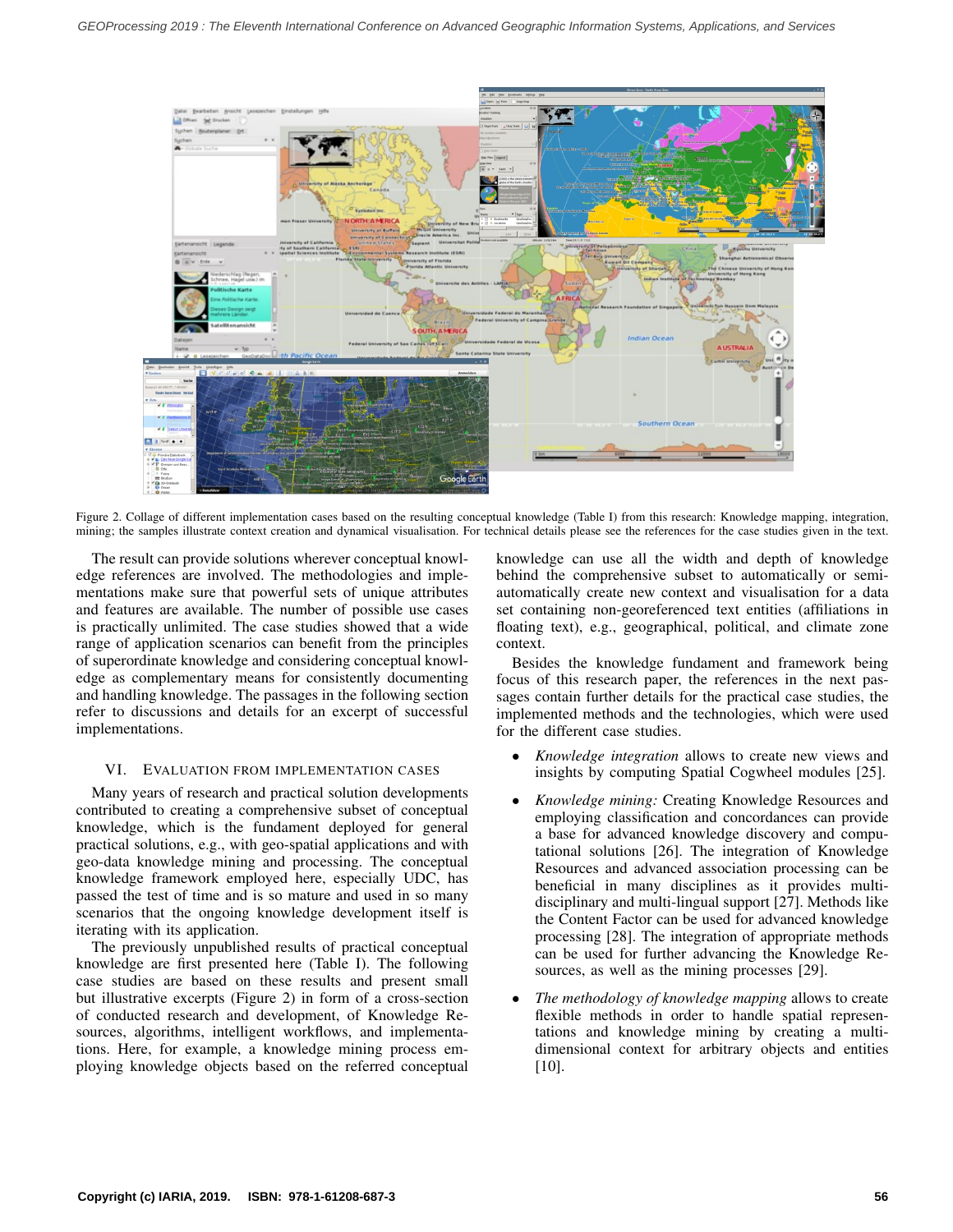- *Dynamical visualisation:* The methodology can be used for enabling knowledge based methods for computation and computational and dynamical visualisation [\[30\]](#page-6-20).
- *Association and phonetic features:* The methodology supports phonetic association and mining methods [\[31\]](#page-6-21).
- *Verbal description:* The employment of implemented methods can be supported and make use of multilingual verbal descriptions and concordances [\[32\]](#page-6-22) as the conceptual knowledge is consistently available in 50 languages, providing millions of basic conceptual knowledge references.

## VII. CONCLUSION

This research achieved to create a comprehensive tool base of conceptual knowledge in geo-spatial application scenarios for all kinds of knowledge context in any media. The implemented superordinate knowledge based solution fulfills all the required criteria as was presented and discussed in this paper. The result was employed to successfully implement a wide range of different geo-spatial cases.

With this research, a comprehensive subset of references to conceptual knowledge, allowing geo-spatially dominated facetted knowledge, was created, further developed, and finally compiled from the application case studies, which have been conducted over the last three decades. Knowledge based fundaments, e.g., those built on UDC, showed to have a very high impact on knowledge creation and mining in theory and practice, not only for spatial knowledge.

The knowledge approach proved to be a fundamental "enabler" and contributed significantly to many solutions. Covering a coherent system of knowledge provides a holistic and consistent environment for any scenario, which is supported by excellent features for facetted knowledge. The referenced conceptual knowledge itself is consistent due to its development and publication via editions. Implementations support fully multi-disciplinary context and multi-lingual instances for many languages. Solutions are extensible to integrate and fit special purposes. The methodology is data-centric and scalable for width and depth of knowledge as well as for infrastructure requirements. All the cases so far implementing the presented solution provided seamless integration with common geo-spatial practices and showed excellent sustainability, knowledge coverage, long-term characteristics, and scalability. In review of these results, all major institutions, e.g., libraries focussing on information science and research data management, are using and developing conceptual knowledge with their core tasks, which opens up a wide range of excellent knowledge sources, which can be considered high value resources. Moreover, such Knowledge Resources are complementary, independent of the fact that they can incorporate different methods and approaches, e.g., thesauri, semantic frameworks, ontologies, and phonetic interfaces for the content they handle.

Future research on theory and practice will concentrate on further developing the spectrum of references and creating knowledge reference based solutions for scenarios and disciplines.

## ACKNOWLEDGEMENTS

We are grateful to the "Knowledge in Motion" (KiM) long-term project, Unabhängiges Deutsches Institut für Multidisziplinare Forschung (DIMF), for partially funding this research, implementation, case studies, and publication under grants D2016F5P04648 and D2018F6P04938 and to its senior scientific members and members of the permanent commission of the science council, especially to Dr. Friedrich Hülsmann, Gottfried Wilhelm Leibniz Bibliothek (GWLB) Hannover, to Dipl.-Biol. Birgit Gersbeck-Schierholz, Leibniz Universitat¨ Hannover, to Dipl.-Ing. Martin Hofmeister, Hannover, and to Olaf Lau, Hannover, Germany, for fruitful discussion, inspiration, practical multi-disciplinary case studies, and the analysis of advanced concepts. We are grateful to Dipl.-Ing. Hans-Günther Müller, Cray, Germany, for his excellent contributions and assistance providing practical private cloud and storage solutions. We are grateful to all national and international partners in the Geo Exploration and Information cooperations for their constructive and trans-disciplinary support. We are grateful to the Science and High Performance Supercomputing Centre (SHPSC) for long-term support. / DIMF-PIID-DF98\_007.

#### **REFERENCES**

- <span id="page-5-0"></span>[1] Aristotle, Nicomachean Ethics, Volume 1, 2009, Project Gutenberg, eBook, EBook-No.: 28626, Rel. Date: Apr. 27, 2009, Digit. Vers. of the Orig. Publ., Produced by Sophia Canoni, Book provided by Iason Konstantinidis, Translator: Kyriakos Zambas, URL: [http://www.](http://www.gutenberg.org/ebooks/12699) [gutenberg.org/ebooks/12699](http://www.gutenberg.org/ebooks/12699) [accessed: 2018-07-08].
- <span id="page-5-1"></span>[2] Aristotle, The Ethics of Aristotle, 2005, Project Gutenberg, eBook, EBook-No.: 8438, Rel. Date: Jul., 2005, Digit. Vers. of the Orig. Publ., Produced by Ted Garvin, David Widger, and the DP Team, Edition 10, URL:<http://www.gutenberg.org/ebooks/8438> [accessed: 2018-01-01].
- <span id="page-5-2"></span>[3] L. W. Anderson and D. R. Krathwohl, Eds., A Taxonomy for Learning, Teaching, and Assessing: A Revision of Bloom's Taxonomy of Educational Objectives. Allyn & Bacon, Boston, MA (Pearson Education Group), USA, 2001, ISBN: 978-0801319037.
- <span id="page-5-3"></span>[4] C.-P. Rückemann, F. Hülsmann, B. Gersbeck-Schierholz, P. Skurowski, and M. Staniszewski, Knowledge and Computing. Post-Summit Results, Delegates' Summit: Best Practice and Definitions of Knowledge and Computing, Sept. 23, 2015, The Fifth Symp. on Adv. Comp. and Inf. in Natural and Applied Sciences (SACINAS), The 13th Int. Conf. of Num. Analysis and Appl. Math. (ICNAAM), Sept. 23–29, 2015, Rhodes, Greece, 2015, DOI: 10.15488/3409, URL: https://doi.org/10.15488/3409 [accessed: 2018-07-08].
- <span id="page-5-4"></span>[5] Plato, Phaedo, 2008, (Written 360 B.C.E.), Translated by Benjamin Jowett, Provided by The Internet Classics Archive, URL: [http://classics.](http://classics.mit.edu/Plato/phaedo.html) [mit.edu/Plato/phaedo.html](http://classics.mit.edu/Plato/phaedo.html) [accessed: 2018-07-08].
- <span id="page-5-5"></span>[6] T. Gooley, How to Read Nature: Awaken Your Senses to the Outdoors You've Never Noticed. New York, N.Y.: Experiment, 2017, ISBN: 978-1-61519-429-2.
- <span id="page-5-6"></span>[7] J. Burroughs, Leaf and Tendril, 1908, Ch. 1, The Art of Seeing Things.
- <span id="page-5-7"></span>[8] C.-P. Rückemann, "Principles of Superordinate Knowledge: Separation of Methodology, Implementation, and Realisation," in The Eighth Symp. on Adv. Comp. and Inf. in Natural and Applied Sciences (SACINAS), Proceedings of The 16th Int. Conf. of Num. Analysis and Appl. Math. (ICNAAM), Sept. 13–18, 2018, Rhodes, Greece. AIP Press, American Institute of Physics, Melville, New York, USA, 2019, ISSN: 0094-243X, (to appear).
- <span id="page-5-8"></span>[9] C.-P. Rückemann and F. Hülsmann, "Significant Differences: Methodologies and Applications," "Significant Differences: Methodologies and Applications", KiMrise, Knowledge in Motion Meeting, November 27, 2017, Knowledge in Motion, Hannover, Germany, 2017.